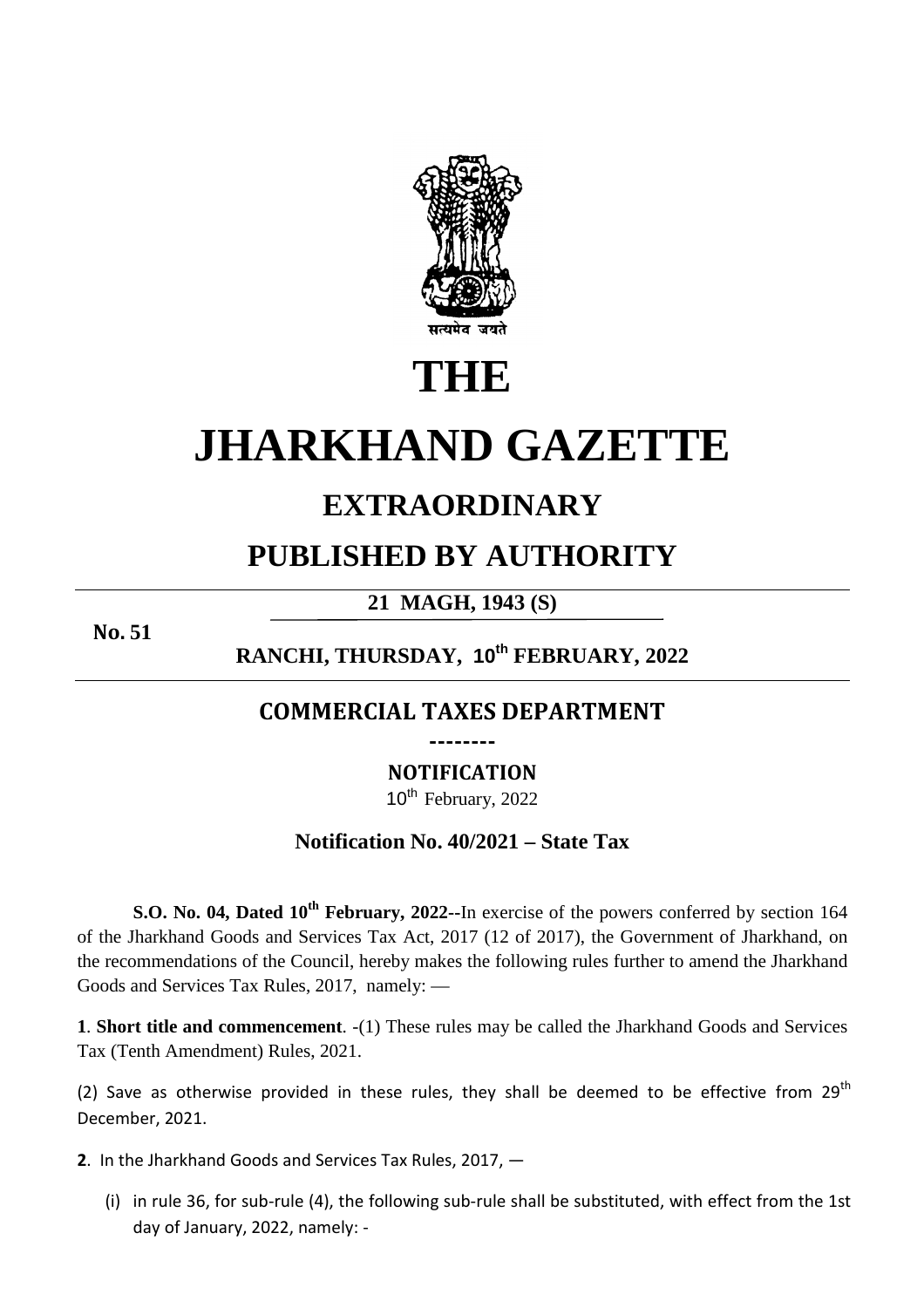"(4) No input tax credit shall be availed by a registered person in respect of invoices or debit notes the details of which are required to be furnished under sub-section (1) of section 37 unless,- (a) the details of such invoices or debit notes have been furnished by the supplier in the statement of outward supplies in **FORM GSTR-1** or using the invoice furnishing facility; and (b) the details of such invoices or debit notes have been communicated to the registered person in

**FORM GSTR-2B** under sub-rule (7) of rule 60.";

 $(ii)$  in rule 80,-

(a) after sub-rule (1), the following sub-rule shall be inserted, namely:-

 "(1A) Notwithstanding anything contained in sub-rule (1), for the financial year 2020- 2021 the said annual return shall be furnished on or before the twenty-eighth day of February, 2022.";

(b) after sub-rule (3), the following sub-rule shall be inserted, namely:-

 "(3A) Notwithstanding anything contained in sub-rule (3), for the financial year 2020- 2021 the said self-certified reconciliation statement shall be furnished along with the said annual return on or before the twenty-eighth day of February, 2022.";

(iii) in rule 95, in sub-rule (3), after clause (c), the following proviso shall be inserted and shall be deemed to have been inserted with effect from the  $1<sup>st</sup>$  day of April, 2021, namely:-

"**Provided** that where Unique Identity Number of the applicant is not mentioned in a tax invoice, the refund of tax paid by the applicant on such invoice shall be available only if the copy of the invoice, duly attested by the authorized representative of the applicant, is submitted along with the refund application in **FORM GST RFD-10**.";

(iv) in rule 142, with effect from the  $1<sup>st</sup>$  day of January, 2022,-

- (a) in sub-rule (3), for the words and letters, "fourteen days of detention or seizure of the goods and conveyance", the words, brackets and figures, "seven days of the notice issued under sub-section (3) of Section 129 but before the issuance of order under the said sub-section (3)" shall be substituted;
- (b) in sub-rule (5), for the words, "tax, interest and penalty payable by the person chargeable with tax", the words, "tax, interest and penalty, as the case may be, payable by the person concerned" shall be substituted;
- (v) after rule 144, the following rule shall be inserted with effect from the 1st day of January, 2022, namely:-

"**Recovery of penalty by sale of goods or conveyance detained or seized in transit.- 144A.**  (1) Where the person transporting any goods or the owner of such goods fails to pay the amount of penalty under sub-section (1) of section 129 within fifteen days from the date of receipt of the copy of the order passed under sub-section (3) of the said section 129, the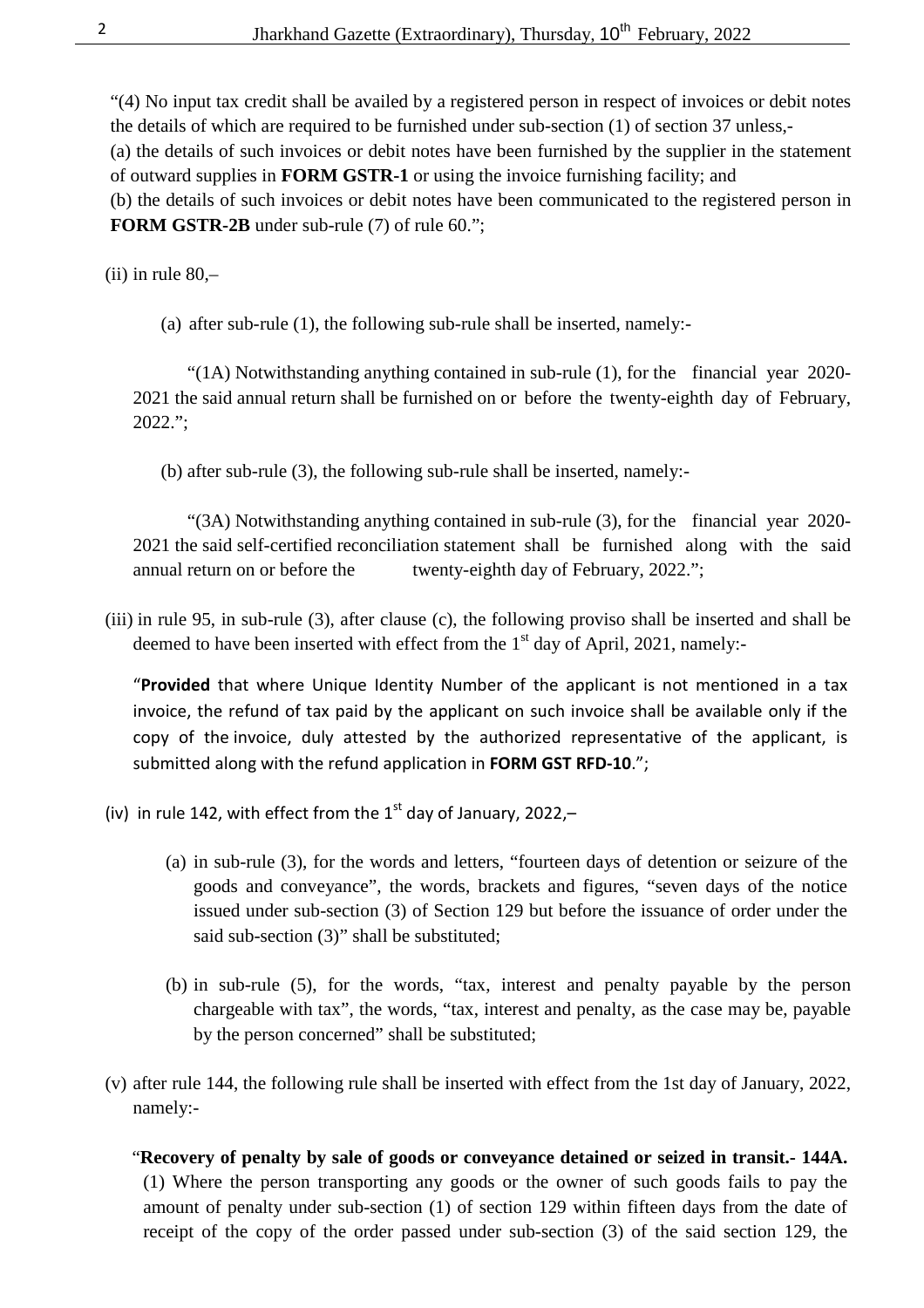proper officer shall proceed for sale or disposal of the goods or conveyance so detained or seized by preparing an inventory and estimating the market value of such goods or conveyance:

**Provided** that where the detained or seized goods are perishable or hazardous in nature or are likely to depreciate in value with passage of time, the said period of fifteen days may be reduced by the proper officer.

(2) The said goods or conveyance shall be sold through a process of auction, including e-auction, for which a notice shall be issued in **FORM GST DRC-10** clearly indicating the goods or conveyance to be sold and the purpose of sale:

 **Provided** that where the person transporting said goods or the owner of such goods pays the amount of penalty under sub-section (1) of section 129, including any expenses incurred in safe custody and handling of such goods or conveyance, after the time period mentioned in sub-rule (1) but before the issuance of notice under this sub-rule, the proper officer shall cancel the process of auction and release such goods or conveyance.

- (3) The last day for submission of bid or the date of auction shall not be earlier than fifteen days from the date of issue of the notice referred to in sub-rule (2):  **Provided** that where the detained or seized goods are perishable or hazardous in nature or are likely to depreciate in value with passage of time, the said period of fifteen days may be reduced by the proper officer.
- (4) The proper officer may specify the amount of pre-bid deposit to be furnished in the manner specified by such officer, to make the bidders eligible to participate in the auction, which may be returned to the unsuccessful bidders, forfeited in case the successful bidder fails to make the payment of the full amount, as the case may be.
- (5) The proper officer shall issue a notice to the successful bidder in **FORM GST DRC-11** requiring him to make the payment within a period of fifteen days from the date of auction:  **Provided** that where the detained or seized goods are perishable or hazardous in nature or are likely to depreciate in value with passage of time, the said period of fifteen days may be reduced by the proper officer.
- (6) On payment of the full bid amount, the proper officer shall transfer the possession and ownership of the said goods or conveyance to the successful bidder and issue a certificate in **FORM GST DRC-12**.
- (7) The proper officer shall cancel the process and proceed for re-auction where no bid is received or the auction is considered to be non-competitive due to lack of adequate participation or due to low bids.
- (8) Where an appeal has been filed by the person under the provisions of sub-section (1) read with sub-section (6) of section 107, the proceedings for recovery of penalty by sale of goods or conveyance detained or seized in transit under this rule shall be deemed to be stayed:  **Provided** that this sub-rule shall not be applicable in respect of goods of perishable or hazardous nature. ";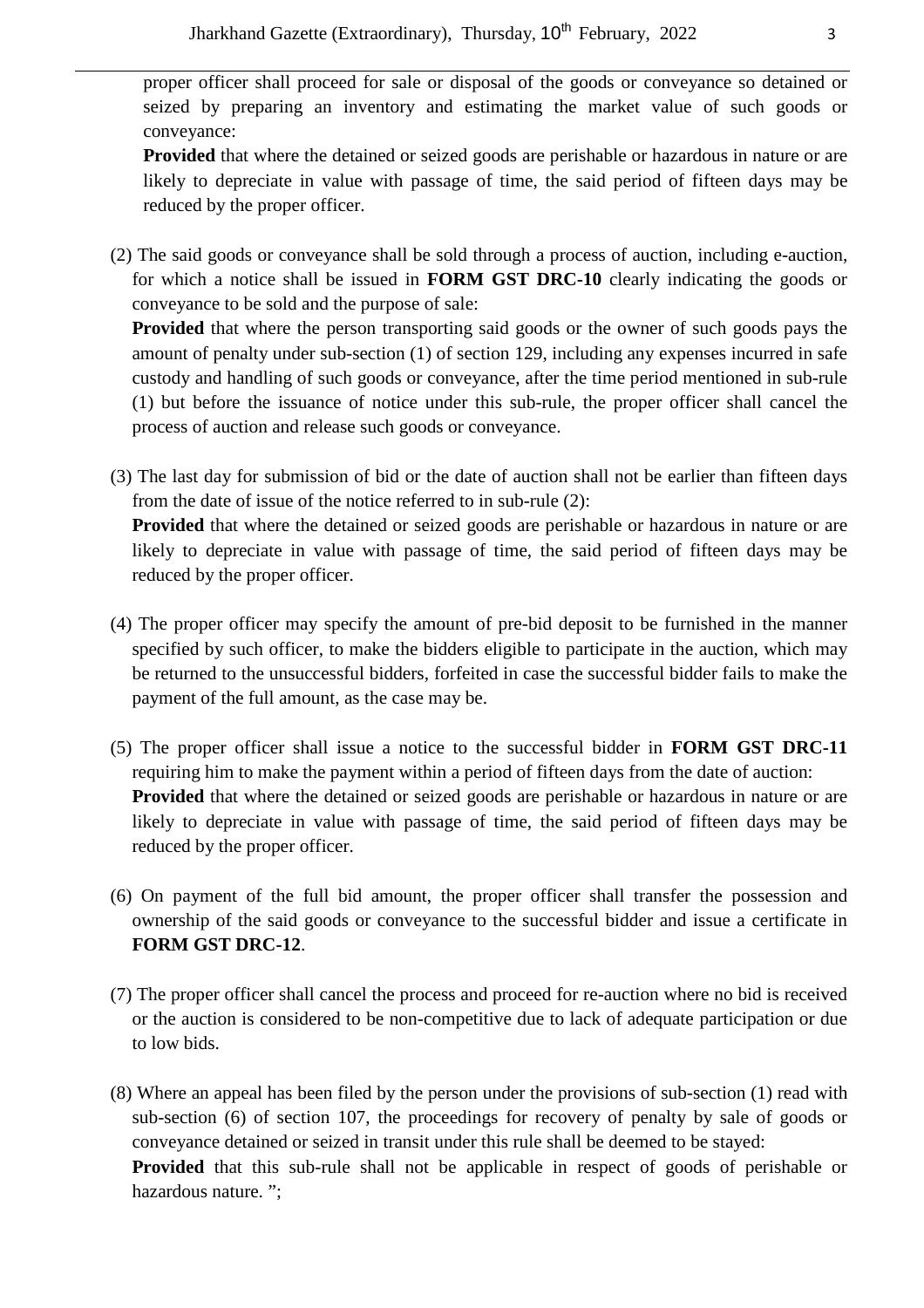(vi) for rule 154, the following rule shall be substituted with effect from the 1st day of January, 2022, namely:–

#### "**Disposal of proceeds of sale of goods or conveyance and movable or immovable property.–**

 **154.** (1) The amounts so realised from the sale of goods or conveyance,

 movable or immovable property, for the recovery of dues from a defaulter or for recovery of penalty payable under sub-section (3) of section 129 shall,-

(a) first, be appropriated against the administrative cost of the recovery process;

(b) next, be appropriated against the amount to be recovered or to the payment of the penalty payable under sub-section (3) of section 129, as the case may be;

(c) next, be appropriated against any other amount due from the defaulter under the Act or the Integrated Goods and Services Tax Act, 2017 or the Union Territory Goods and Services Tax Act, 2017 or any of the State Goods and Services Tax Act, 2017 and the rules made thereunder; and

(d) the balance, if any, shall be credited to the electronic cash ledger of the owner of the goods or conveyance as the case may be, in case the person is registered under the Act, and where the said person is not required to be registered under the Act, the said amount shall be credited to the bank account of the person concerned;

(2) where it is not possible to pay the balance of sale proceeds, as per clause (d) of sub-rule (1), to the person concerned within a period of six months from the date of sale of such goods or conveyance or such further period as the proper officer may allow, such balance of sale proceeds shall be deposited with the Fund;

(vii) in rule 159, with effect from the 1st day of January, 2022,–

 $(a)$  in sub-rule  $(2)$ -

 (A) after the words "copy of the order of attachment", the words, letters and figures "in **FORM GST DRC-22**" shall be inserted;

 (B) after the words "Commissioner to that effect.", the words and figures, "and a copy of such order shall also be sent to the person whose property is being attached under section 83" shall be inserted;

(b) in sub-rule  $(3)$ -

 (A) for the words "and if the taxable person", the word "and if the person,whose property has been attached," shall be substituted;

 (B) for the words "by the taxable person", the words, "by such person" shall be substituted;

 (c) in sub-rule (4), for the words "the taxable person" occurring at both the places, the words "such person" shall be substituted;

 (d) in sub-rule (5), for the words brackets and figure ", within seven days of the attachment under sub-rule (1), file an objection", the words, letters and figures "file an objection in **FORM GST DRC-22A**" shall be substituted;

(viii) for "**FORM GST DRC-10"**, the following form shall be substituted, with effect from the 1st day of January, 2022, namely:–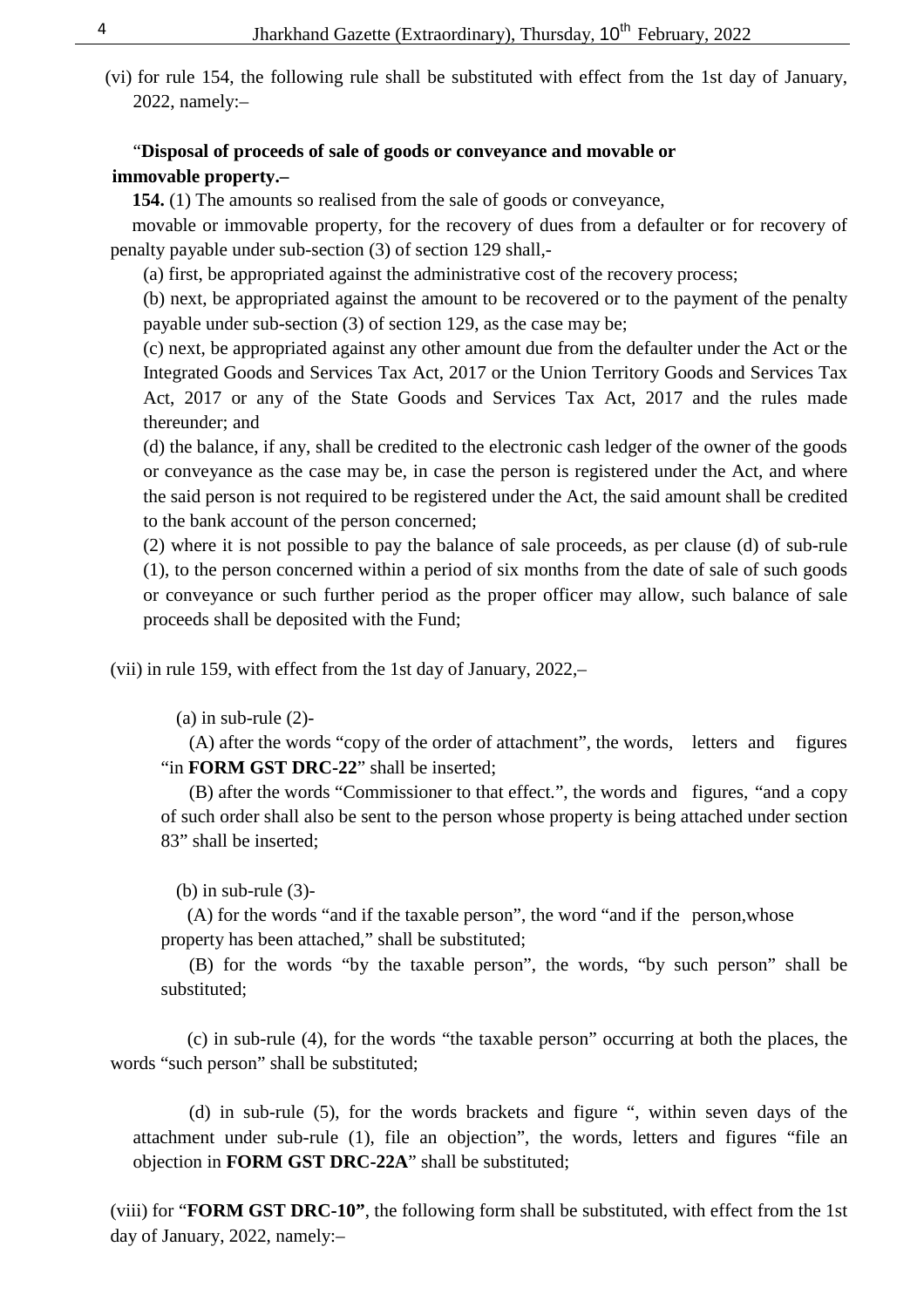"**FORM GST DRC – 10**

*[See rule 144(2)&144A]* 

#### **Notice for Auction under section 79 (1) (b) or section 129(6) of the Act**

Demand order no.: Date: Period:

Whereas an order has been made by me for sale of the attached or distrained goods specified in the Schedule below for recovery of Rs…….... and interest thereon and admissible expenditure incurred on the recovery process in accordance with the provisions of section 79.

Or

Whereas the goods or conveyance detained or seized under Section 129 are liable for sale or disposal in accordance with the provisions of sub-section  $(6)$  of Section 129 for recovery of penalty of Rs…… payable under sub-section (3) of section 129 and the expenses incurred in safe custody and handling of such goods or conveyance and other administrative expenses

The sale will be by public auction and the goods and/or conveyance shall be put up for sale in the lots specified in the Schedule. The sale will be of the right, title and interests of the defaulter. And the liabilities and claims attached to the said properties, so far as they have been ascertained, are those specified in the Schedule against each lot.

The auction will be held on ……. at…. AM/PM.

The price of each lot shall be paid at the time of sale or as per the directions of the proper officer/ specified officer and in default of payment, the goods and/or conveyance shall be again put up for auction and resold.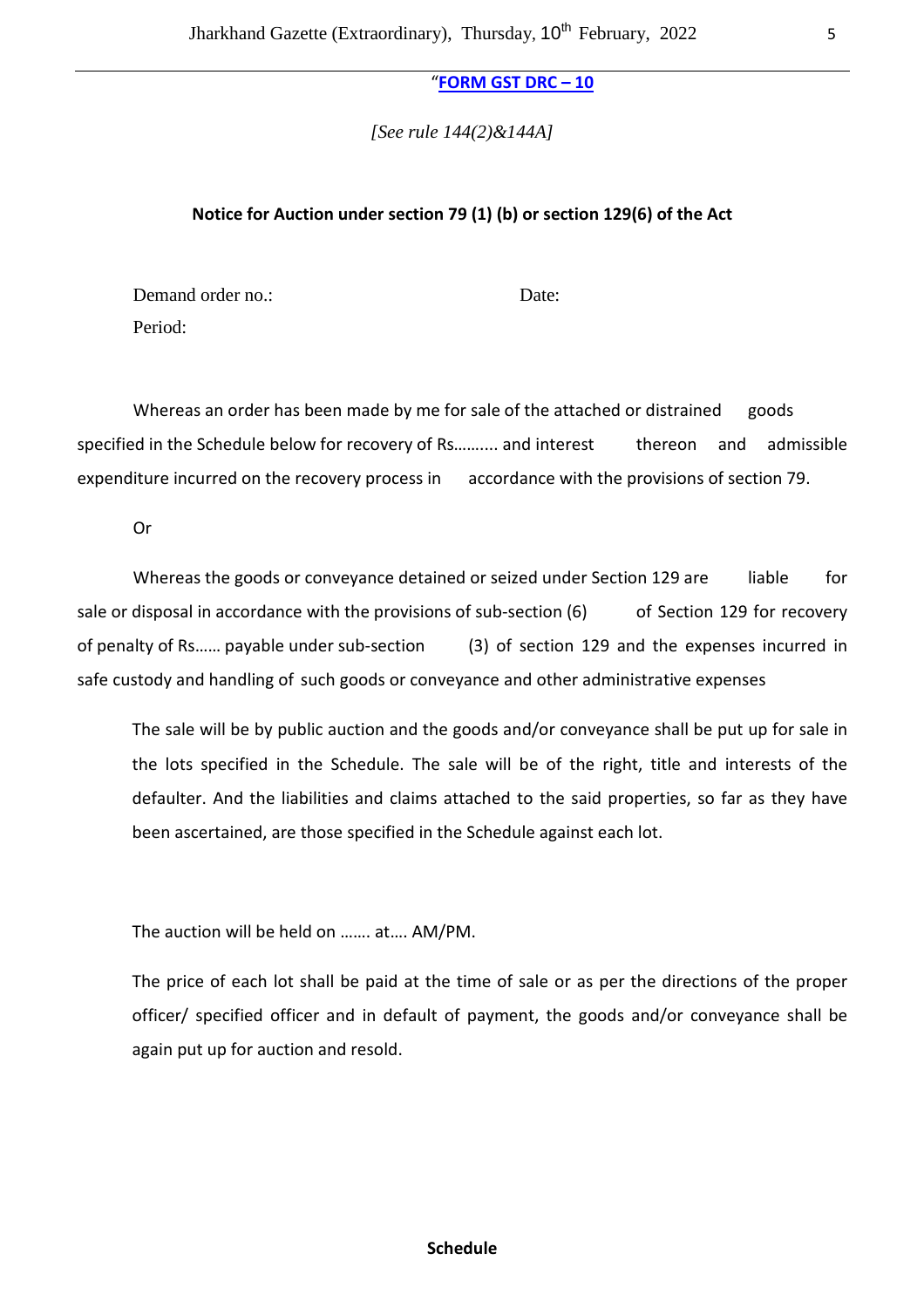| Serial No. | Description of goods or<br>conveyance | Quantity |
|------------|---------------------------------------|----------|
|            |                                       |          |
|            |                                       |          |

Place: Signature Date: Name Designation: "

(ix) in **FORM GST DRC-11**, with effect from the 1st day of January, 2022, -

- (a)for the words, figures, letter and brackets "See rule  $144(5)$  &  $147(12)$ ", the words, figures and brackets "See rule 144(5),144A and 147(12)" shall be substituted;
- (b) for the word "goods", the words "goods or conveyance" shall be substituted;
- (x) in **FORM GST DRC-12**, with effect from the 1st day of January, 2022-
	- (a) for the words, figures, brackets and letter "See rule  $144(5)$  &  $147(12)$ ", the words, figures and brackets "See rule 144(5),144A and 147(12)" shall be substituted;
	- (b) for the word "goods", wherever it occurs, the words "goods or conveyance" shall be substituted;
	- (c) after the words, figures, brackets and letters "provisions of section  $79(1)(b)/(d)$ ", the words, figures and brackets "or section 129(6)" shall be inserted;

(xi) for **FORM GST DRC-22**, the following form shall be substituted, with effect from the 1st day of January, 2022, namely:-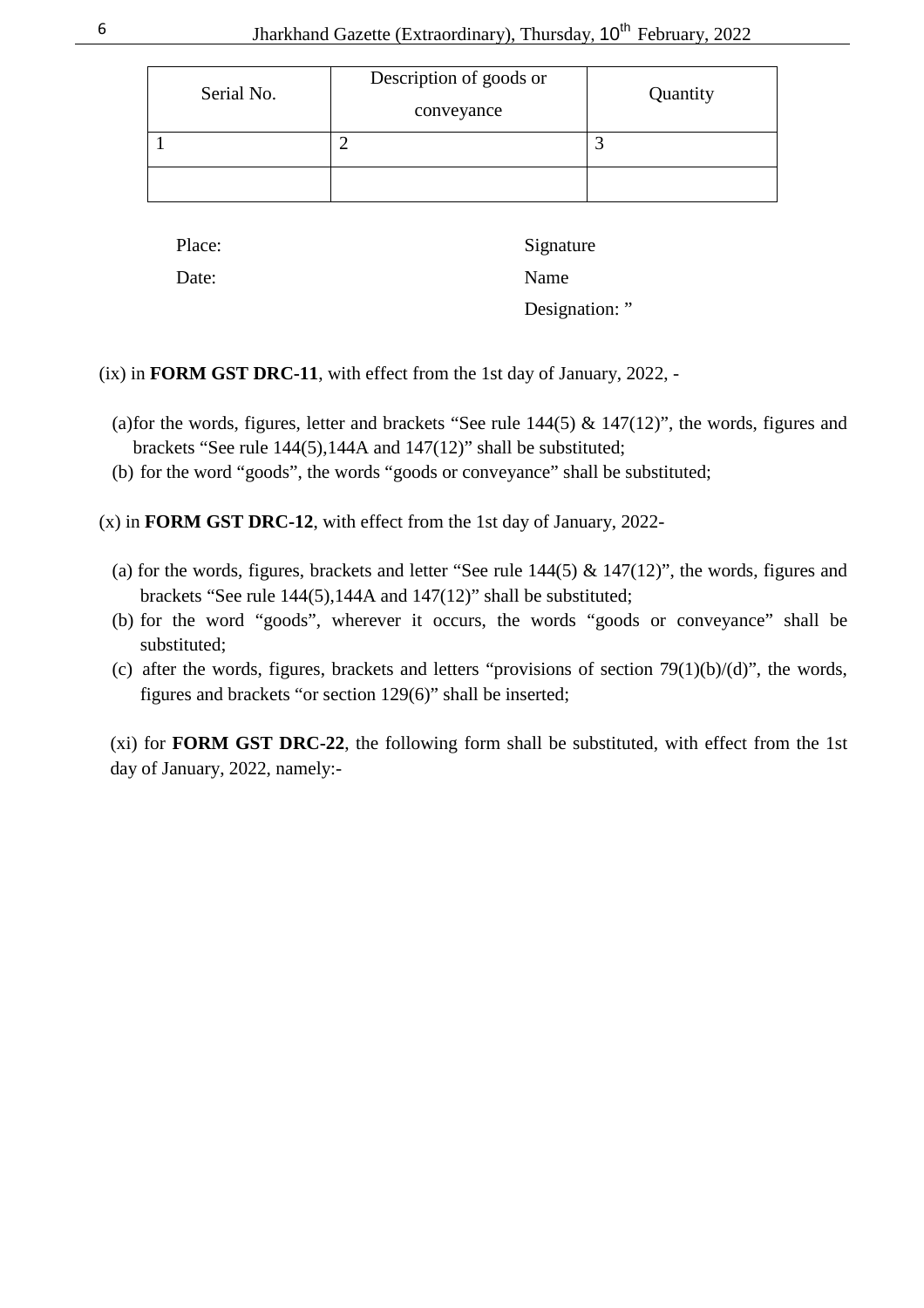#### **"FORM GST DRC -22**

*[See rule 159(1)]* 

Reference No.: Note: Note: Note: Note: Note: Note: Note: Note: Note: Note: Note: Note: Note: Note: Note: Note: Note: Note: Note: Note: Note: Note: Note: Note: Note: Note: Note: Note: Note: Note: Note: Note: Note: Note: Not

To

................................Name

Address

(Bank/ Post Office/Financial Institution/Immovable property registering authority/ Regional Transport Authority/Other Relevant Authority)

#### **Provisional attachment of property under section 83**

It is to inform that M/s --------------------------- (name) having principal place of business at ------------

------(address) bearing registration number as -------------- (GSTIN/ID), PAN is a registered taxable person under the <<SGST/CGST>> Act.

or

It is to inform that Sh………………………….(name) resident of……………………(address) bearing PAN …………….and/or Aadhaar No. ………………….. is a person specified under sub-section (1A) of Section 122 .

 Proceedings have been launched against the aforesaid person under section << >> of the said Act to determine the tax or any other amount due from the said person. As per information available with the department, it has come to my notice that the said person has a -

 <<saving / current / FD/RD / depository >>account in your << bank/post office/financial institution>> having account no. << A/c no. >>;

or

property located at << property ID & location>>.

or

Vehicle No. ……………… <<description>>

or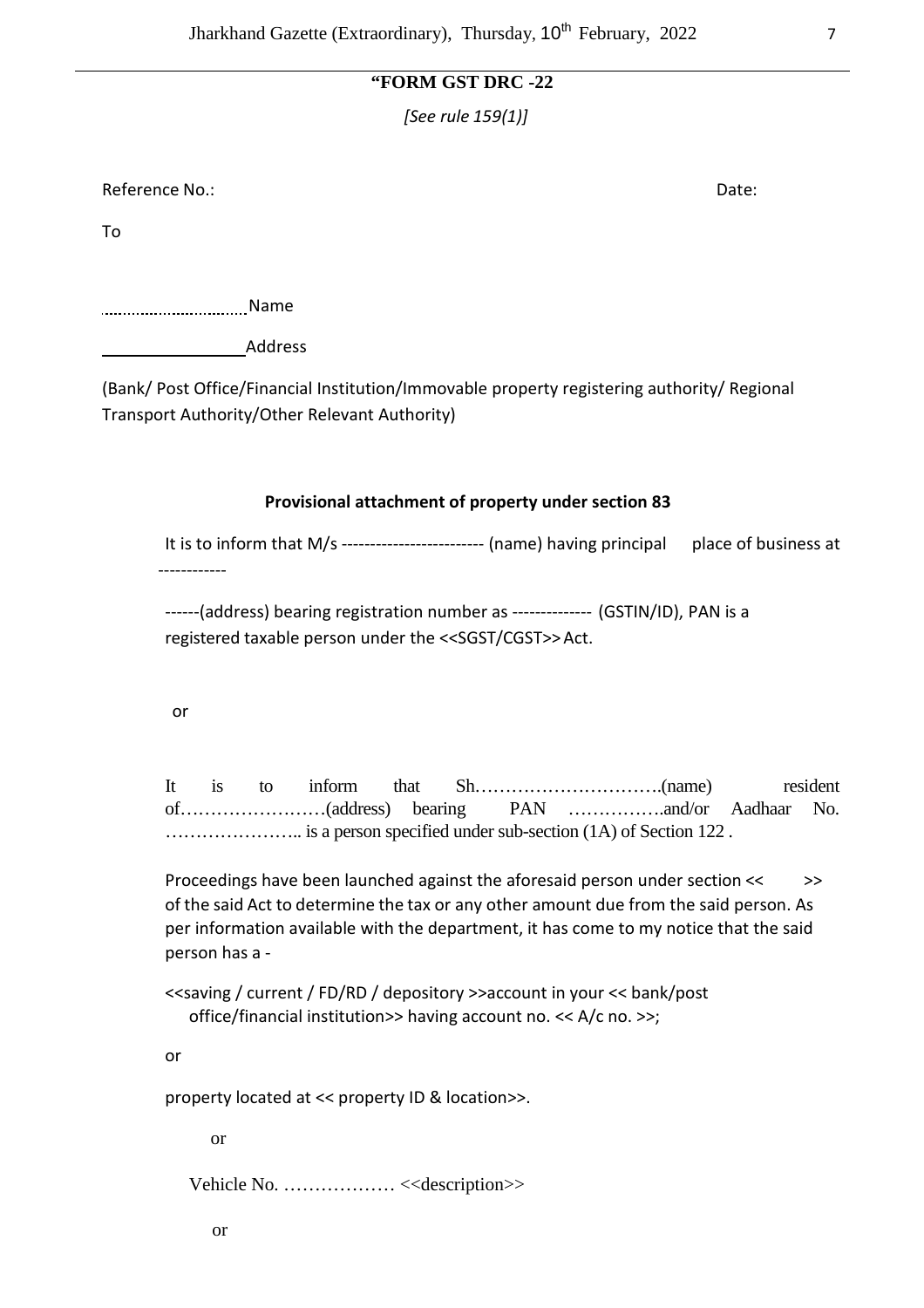Others (please specify) ……………… <<description>>

 In order to protect the interests of revenue and in exercise of the powers conferred under section 83 of the Act, I -------------- (name), ------- (designation), hereby provisionally attach the aforesaid account / property.

 No debit shall be allowed to be made from the said account or any other account operated by the aforesaid person on the same PAN without the prior permission of this department.

or

 The property mentioned above shall not be allowed to be disposed of without the prior permission of this department.

**Signature** 

Name

Designation

Copy to (person)"

(xii) in **FORM GST DRC-23**, with effect from the 1st day of January, 2022,–

(a) after "/Immovable property registering authority", the following shall be inserted, namely:–

"/ Regional Transport Authority/Other Relevant Authority";

(b) for the words "proceedings pending against the defaulting person which warrants the", occurring at both the places, the words, "requirement of" shall be substituted;

(xiii) in **FORM APL-01**, in entry number 15, for the table under clause(a), the following table shall be substituted, with effect from the 1st day of January, 2022, namely:-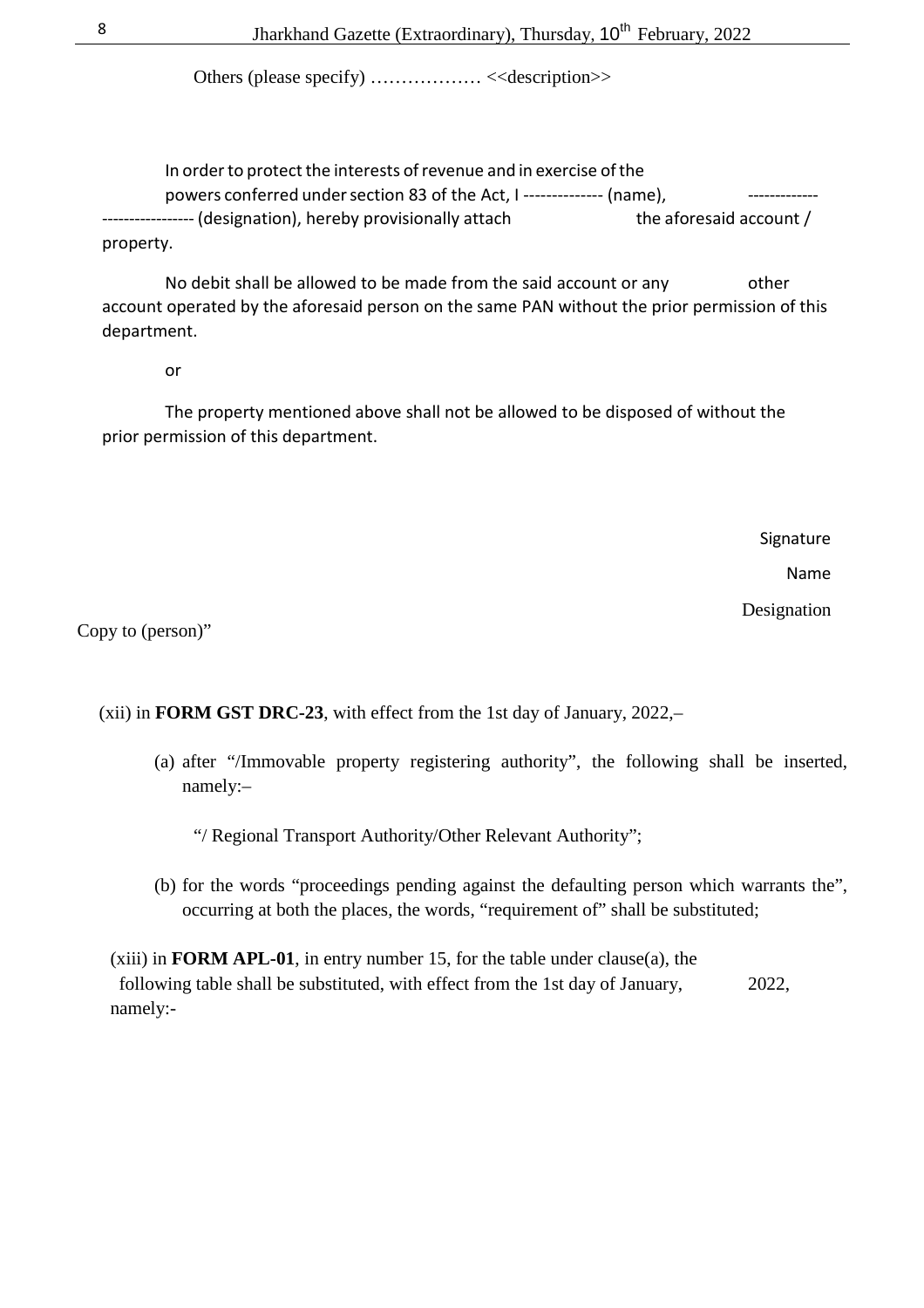| Particulars                         |          | Central | State/UT | Integrated | Cess | Total amount                     |                 |
|-------------------------------------|----------|---------|----------|------------|------|----------------------------------|-----------------|
|                                     |          | tax     | tax      | tax        |      |                                  |                 |
|                                     |          |         |          |            |      | $\,<$                            |                 |
|                                     | Tax/Cess |         |          |            |      | total                            |                 |
|                                     |          |         |          |            |      | $\, >$                           |                 |
|                                     |          |         |          |            |      | $\,<\,$                          |                 |
|                                     | Interest |         |          |            |      | total                            |                 |
|                                     |          |         |          |            |      | $\, >$                           |                 |
|                                     |          |         |          |            |      | <total< td=""><td></td></total<> |                 |
| (a) Admitted<br>amount              | Penalty  |         |          |            |      | $\, >$                           |                 |
|                                     |          |         |          |            |      |                                  |                 |
|                                     |          |         |          |            |      | $\,<\,$                          |                 |
|                                     | Fees     |         |          |            |      | total<br>$\rm{~}$                |                 |
|                                     |          |         |          |            |      |                                  |                 |
|                                     | Other    |         |          |            |      | $\,<\,$                          |                 |
|                                     | charges  |         |          |            |      | total                            |                 |
|                                     |          |         |          |            |      | $\, >$                           |                 |
| (b) Pre-deposit                     |          |         |          |            |      |                                  | $\,<$           |
| (10% of                             |          |         |          |            |      |                                  | total<br>$\, >$ |
| disputed tax                        |          |         |          |            |      |                                  |                 |
| /cess but not<br>exceeding Rs.      |          |         |          |            |      |                                  |                 |
| 25 crore each in                    |          |         |          |            |      |                                  |                 |
| respect of                          |          |         |          |            |      | $\,<$                            |                 |
| CGST, SGST or                       | Tax/Cess |         |          |            |      | total                            |                 |
| cess, or not                        |          |         |          |            |      | $\rm{~}$                         |                 |
| exceeding Rs.                       |          |         |          |            |      |                                  |                 |
| 50 crore in                         |          |         |          |            |      |                                  |                 |
| respect of IGST<br>and Rs. 25 crore |          |         |          |            |      |                                  |                 |
| in respect of                       |          |         |          |            |      |                                  |                 |
| cess)                               |          |         |          |            |      |                                  |                 |
|                                     |          |         |          |            |      |                                  |                 |
| (c) Pre-deposit                     |          |         |          |            |      | $\,<$                            |                 |
| in case of sub-<br>section (3) of   | Penalty  |         |          |            |      | total                            |                 |
| section 129                         |          |         |          |            |      | >";                              |                 |
|                                     |          |         |          |            |      |                                  |                 |

(xiv) after **FORM GST DRC-22**, the following form shall be inserted with effect from the 1st day of January, 2022, namely:-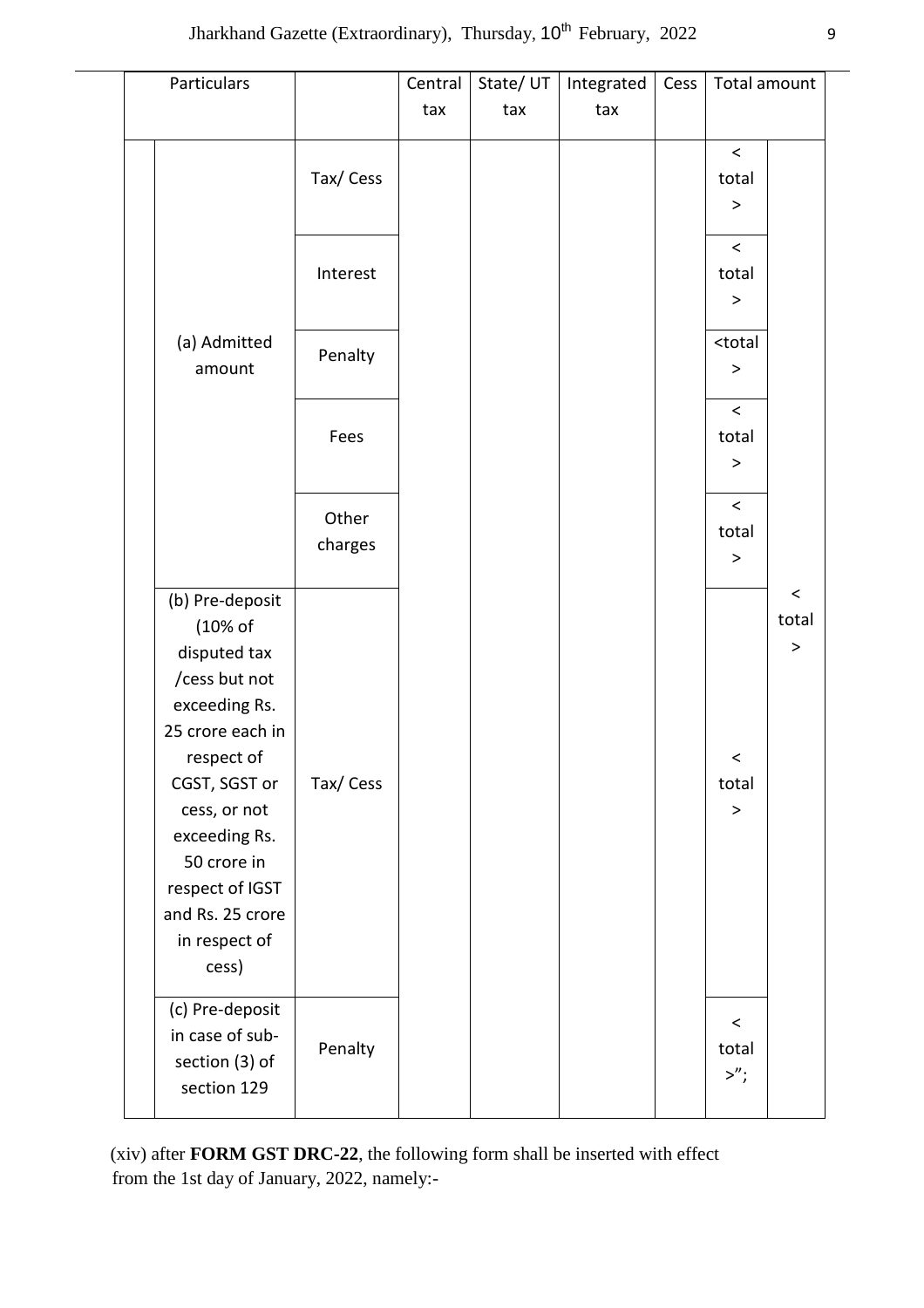**"FORM GST DRC – 22A** 

[See rule 159(5)]

Reference No.: Date: ARN No. of Order in FORM GST DRC-22:

To

 The Pr. Commissioner/Commissioner ……………………(Jurisdiction)

#### **Application for filing objection against provisional attachment of property**

Whereas, an order in FORM GST DRC-22 has been issued for provisional attachment of the following property under the provisions of section 83 of the Act vide ARN No…………………………

| Ref ID                          |                                                           |
|---------------------------------|-----------------------------------------------------------|
| Property provisionally attached | $<<$ property id & location $>>$                          |
| Account provisionally attached  | saving/current/FD/RD/depository<br><<<br>$account no \ge$ |
| Vehicle provisionally attached  | < <vehicle details="">&gt;</vehicle>                      |
| Any other property              | $<<$ details $>>$                                         |

2. In accordance with the provisions of Rule 159(5) of the JGST Rules , 2017, I hereby submit my objection on the basis of following facts and circumstances.

<<……………………………….>>

<<…Documents to be uploaded…>>

Verification

.

I hereby solemnly affirm and declare that the information given herein above is true and correct to the best of my knowledge and belief and nothing has been concealed therefrom.

Name-

GSTIN (in case of registered person)-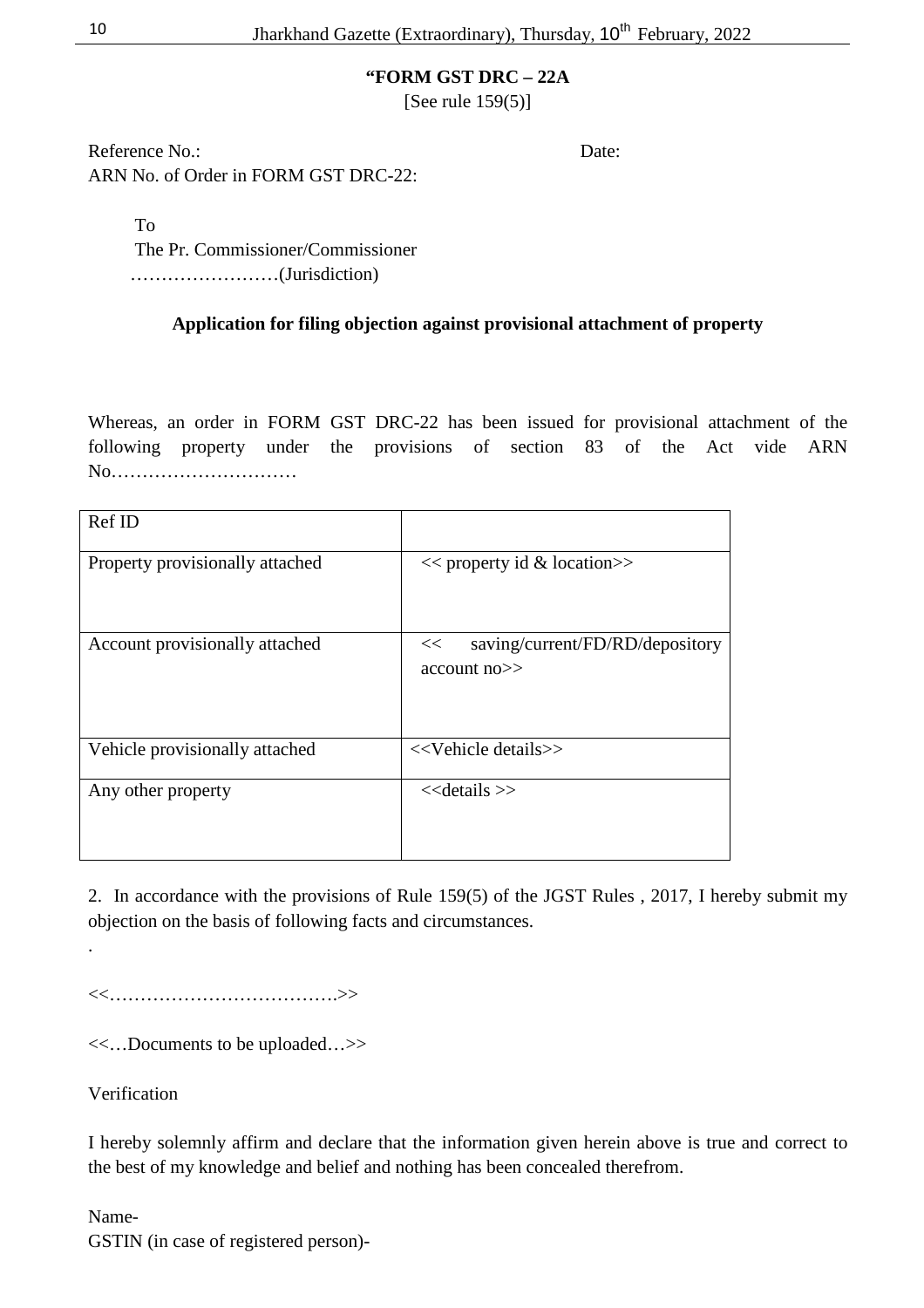PAN and/or Aadhaar No. (in case of others)- Place – Date – Signature of Authorized Signatory".

> [File. No. VaKar/GST/01/2020] By the order of the Governor of Jharkhand,

#### **Aradhana Patnaik,**

Secretary, Commercial taxes Department

**Note:** The principal rules were published in the Gazette of Jharkhand, Extraordinary, *vide* S.O. No. 28- State Tax, dated the 20<sup>th</sup> June, 2017, published and were last amended *vide* notification No. 37/2021 - State Tax, dated the 10<sup>th</sup> February, 2022 *vide* S.O. No. 01, dated the 10<sup>th</sup> February, 2022.

## **वाणय**-**कर वभाग**

**अधसूचना संo. 40/2021- रा य कर** 

**--------** 

**एस. ओ. सं. 04, दिनांक 10 फरवरी, 2022--**झारखण्ड सरकार, झारखण्ड माल और सेवा कर अधिनियम, 2017 (2017 का 12) की धारा 164 दवारा प्रदत्त शक्तियों का प्रयोग करते हूए, परिषद् की सिफारिश पर झारखण्ड माल और सेवा कर 2017 का और संशोधन करने के लिए निम्नलिखित नियम बनाती है, अर्थात् :-

1. **संक्षिप्त नाम और प्रारम्भ.-** (1) इन नियमों का संक्षिप्त नाम झारखण्ड माल और सेवा कर (दसवां संशोधन), नियमावली, 2021 है ।

(2) इन नियमों में अन्यथा उपबंधित के सिवाय, ये नियमावली 29 दिसम्बर, 2021 से लागू माने जाएगें ।

**2.** झारखण्ड माल और सेवा कर नियमावली, 2017 में,-

(i) नियम 36 में उपनियम (4) के स्थान पर निम्नलिखित उपनियम 1 जनवरी, 2022 से रखे जाएंगे ।

"(4) कोई भी पंजीकृत व्यक्ति ऐसे इन्वॉइस या डेविट नोट्स जिसका ब्यौरा धारा 37 की उपधारा (1) के अतंर्गत दिया जाना जरूरी हो, से संबंधित इनपुट टैक्स क्रेडिट तब तक नहीं प्राप्त कर सकता है जब तक \क-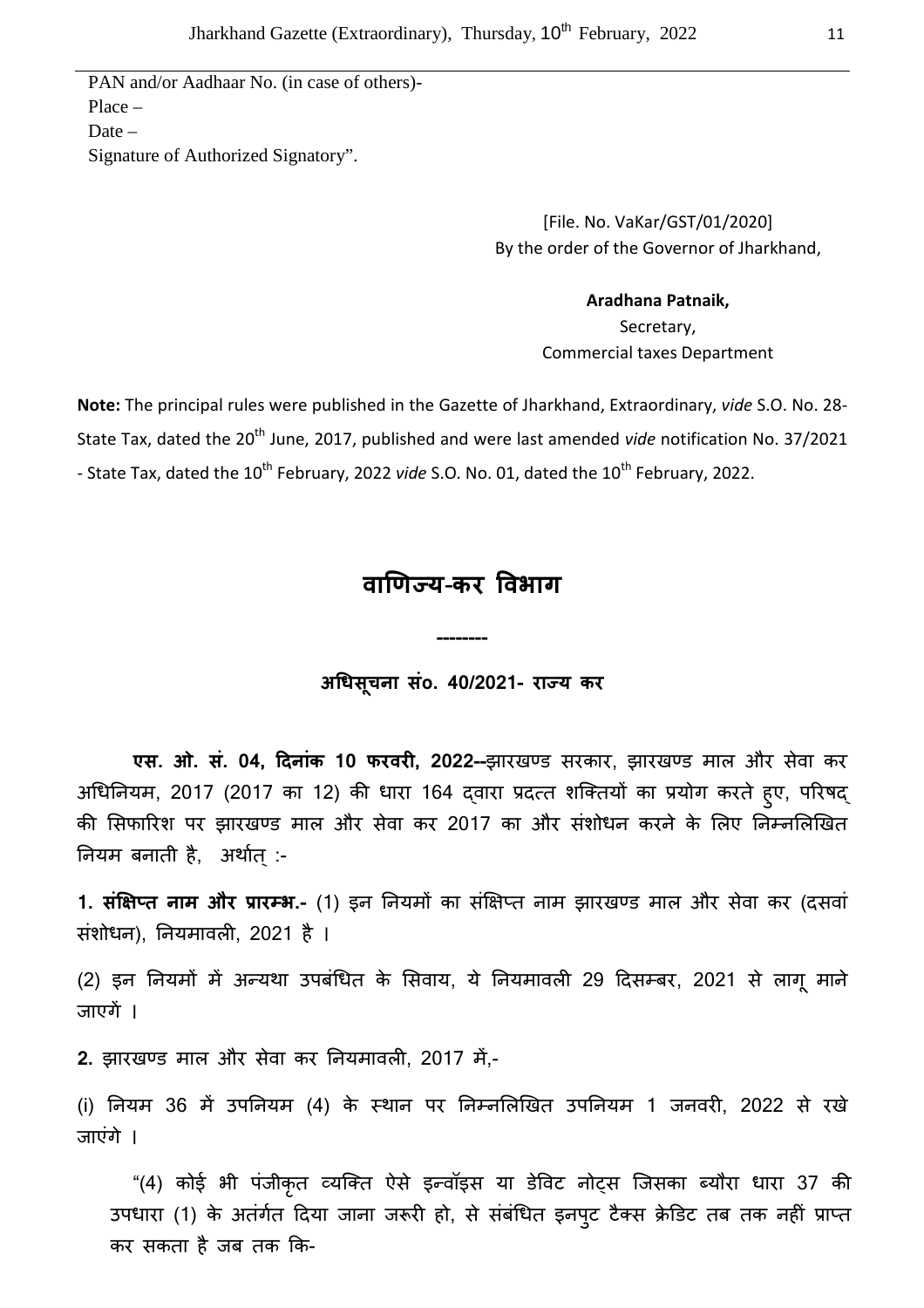(क) ऐसे इन्वॉइसेस या डेविट नोट्स का ब्यौरा आपूर्तिकर्ता के दवारा **प्ररूप जीएसटीआर-1** में बाह्य आपूर्ति से संबंधित विवरण में न दे दिया गया हो या ऐसे बीजक सुविधा देन का प्रयोग न किया गया हो; और

(ख) ऐसे इन्वॉइसेस या डेविट नोट्स का ब्यौरा नियम 60 के उपनियम (7) के अंतर्गत **प्ररूप जीएसटीआर-2ख** में उक्त पंजीकृत व्यक्ति को न प्रेषित कर दिया गया हो।";

(ii) नियम 80 में, -

(क) उपनियम 1 के पश्चात् निम्नलिखित उपनियम अंत:स्थापित किए जाएंगे, अर्थात् :-

"(1क) उपनियम (1) में अंतर्विष्ट किसी बात के होते हुए भी, वित्तीय वर्ष 2020-2021 के स्थान पर उक्त वार्षिक विवरणी 28 फरवरी, 2022 पर या पूर्व प्रस्तुत की जाएगी ।";

(ख) उपनियम (3) के पश्चात्, निम्नलिखित उपनियम अंत:स्थापित किया जाएगा, अर्थात् :-

"(3क) उपनियम (3) में अंतर्विष्ट किसी बात के होते हुए भी, वित्तीय वर्ष 2020-2021 के स्थान पर उक्त स्व-प्रमाणित समाधान विवरण 28 फरवरी, 2022 पर या पूर्व उक्त वार्षिक विवरणी के साथ प्रस्तुत किया जाए<mark>गा</mark>";

(iii) नियम 95 के उपनियम (3) में खंड (ग) के पश्चात् निम्नलिखित परन्त़्क 1 अप्रैल, 2021 से अंत:स्थापित हुआ समझा जाएगा, अर्थात् :-

"परन्त् जहां आवेदक की विशिष्ट पहचान संख्या कर बीजक में उल्लिखित नहीं है ऐसे बीजक पर आवेदक दवारा संदाय कर का प्रतिदाय केवल तभी होगा यदि बीजक की प्रति आवेदक के प्राधिकृत प्रतिनिधि दवारा सम्यक् रूप से अनुप्रमाणित की गई है और प्र**रूप जीएसटीआरएफडी-10** में प्रतिदाय आवेदन के साथ दाखिल की गई है ।";

(iv) 1 जनवरी, 2022 से नियम 142 में,-

- (क) उपनियम (3) में "माल और प्रवहण को निरूद्ध करने या जब्त करने के 14 दिनों" शब्दों और अक्षरों के स्थान पर "धारा 129 की उपधारा (3) के अधीन जारी किए गए नोटिस के 7 दिनों के भीतर लेकिन उक्त उपधारा (3) के अधीन आदेश के जारी करने से पहले" शब्दों, कोष्ठकों और अंकों को रखा जाएगा ;
- (ख) उपनियम (5) में, "कर से प्रभार्य व्यक्ति दवारा संदेय कर, ब्याज और संदेय शास्ति" शब्दों के स्थान पर "संबंधित व्यक्ति दवारा संदेय कर, ब्याज और संदेय शास्ति, जैसी भी स्थिति हो," शब्दों को रखा जाएगा ;

(v) नियम 144 के पश्चात, निम्नलिखित नियम, 1 जनवरी, 2022 से अंत:स्थापित किया जाएगा, अर्थात् :--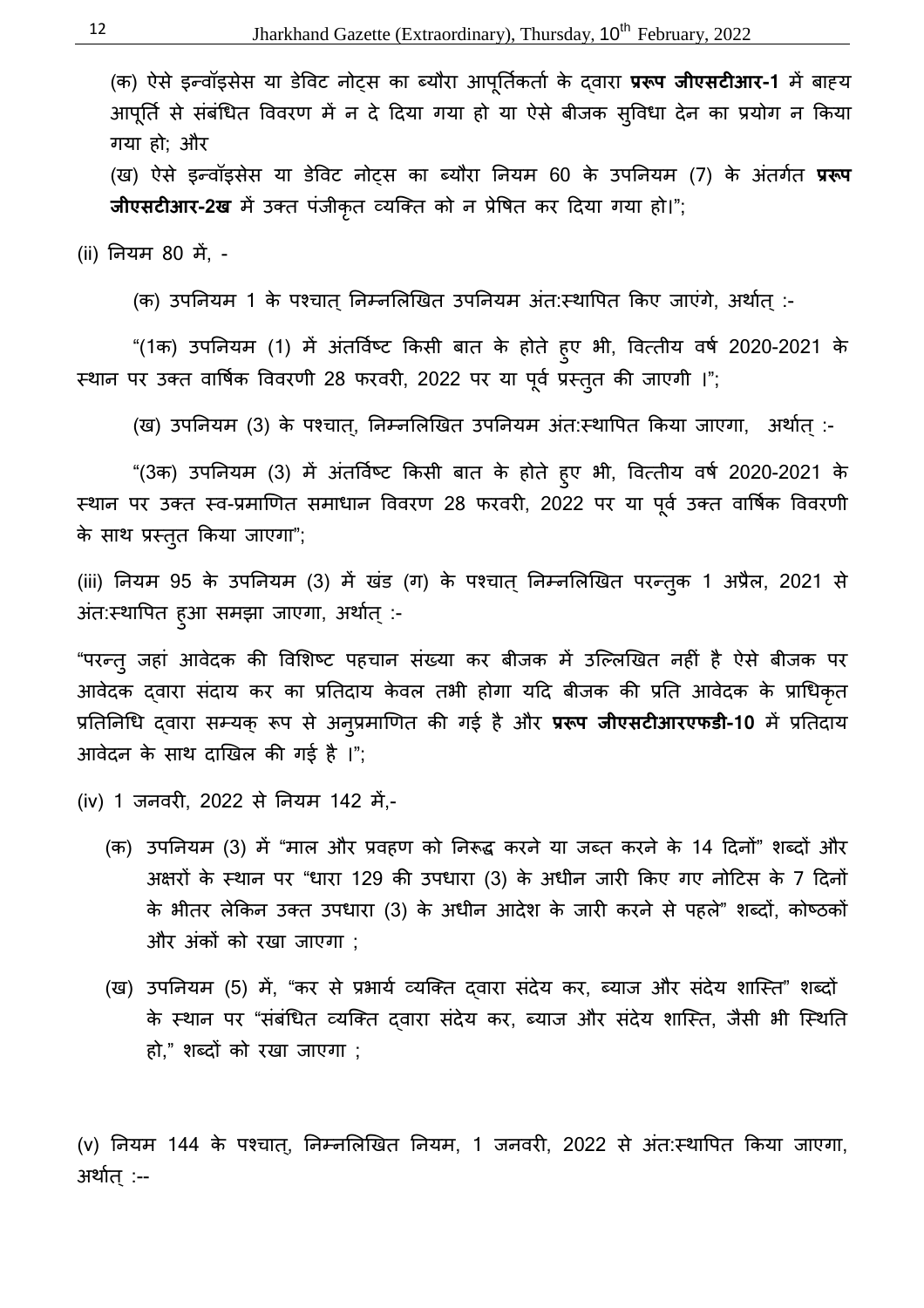"अभिवहन में प्रतिधारित या अभिगृहीत माल या प्रवहण के विक्रय द्**वारा शास्ति की वस्**ली— 1**44क.** (1) जहां किसी माल का परिवहन करने वाला व्यक्ति या ऐसे माल का स्वामी, उक्त धारा 129 की उपधारा (3) पारित आदेश की प्रति की प्राप्ति की तारीख से पन्द्रह दिन के भीतर, धारा 129 की उपधारा (1) के अधीन शास्ति की रकम का संदाय करने में असफल रहता है, वहां समुचित अधिकारी, ऐसे माल या प्रवहण के बाजार मूल्य की सूची तैयार करके और उसका प्राकल्लन करके इस प्रकार प्रतिधारित या अभिगृहीत किए गए माल या प्रवहण के विक्रय या नपटान के 1लए अnसर होगा :

परंतु जहां प्रतिधारित या अभिगृहीत माल प्रकृति में नाशवान या परिसंकटमय है या समय के बीतने के साथ-साथ उसके मूल्य में अवक्षयण होने की संभावना है, तो वहां पन्द्रह दिन की उक्त अवधि को समुचित अधिकारी द्वारा कम किया जा सकेगा ।

(2) उक्त माल या प्रवहण का विक्रय, नीलामी के माध्यम से, जिसके अंतर्गत ई-नीलामी भी है, किया जाएगा, जिसके लिए विक्रय किए जाने वाले माल या प्रवहण और विक्रय के प्रयोजन को स्पष्टत: उपदर्शित करते हुए **प्ररूप जीएसटी डीआरसी-10** में नोटिस जारी किया जाएगा :

परंत् जहां उक्त माल का परिवहन करने वाला व्यक्ति या ऐसे माल का स्वामी, उपधारा (1) में वर्णित समयावधि के पश्चात्, किंतू इस उपनियम के अधीन नोटिस जारी किए जाने से पहले, धारा 129 की उपधारा (1) के अधीन शास्ति की रकम का, जिसमें ऐसे माल या प्रवहण की सुरक्षित अभिरक्षा और प्रबंधन पर उपगत कोई व्यय भी है, संदाय करता है, वहां समुचित अधिकारी, ऐसे माल या प्रवहण की नीलामी प्रक्रिया को रद्द करेगा और ऐसे माल या प्रवहण को निर्मुक्त करेगा ।

(3) बोली प्रस्तुत किए जाने का अंतिम दिन या नीलामी की तारीख, उपनियम (2) में निर्दिष्ट सूचना जारी किए जाने की तारीख से पन्द्रह दिन से पहले का नहीं होगा :

परंतु जहां प्रतिधारित या अभिगृहीत माल प्रकृति में नाशवान या परिसंकटमय है या समय के बीतने के साथ-साथ उसके मूल्य में अवक्षयण होने की संभावना है, तो वहां पन्द्रह दिन की उक्त अवधि को समुचित अधिकारी द्वारा कम किया जा सकेगा ।

(4) समुचित अधिकारी, नीलामी में भाग लेने के लिए बोली लगाने वालों को पात्र बनाने हेत् ऐसे अधिकारी द्वारा विनिर्दिष्ट रीति में प्रस्तुत किए जाने वाले पूर्व बोली निक्षेप की रकम को विनिर्दिष्ट कर सकेगा, जो, यथास्थिति, असफल बोली लगाने वालों को वापस की जा सकेगी, उस दशा में समपह़त की जा सकेगी, जब सफल बोली लगाने वाला पूरी रकम का संदाय करने में असफल रहता है ।

(5) समुचित अधिकारी, सफल बोली लगाने वाले को, नीलामी की तारीख से पन्द्रह दिन की अवधि के भीतर संदाय करने की अपेक्षा करते हुए, **प्ररूप जीएसटी डीआरसी-11** में नोटिस जारी करेगा :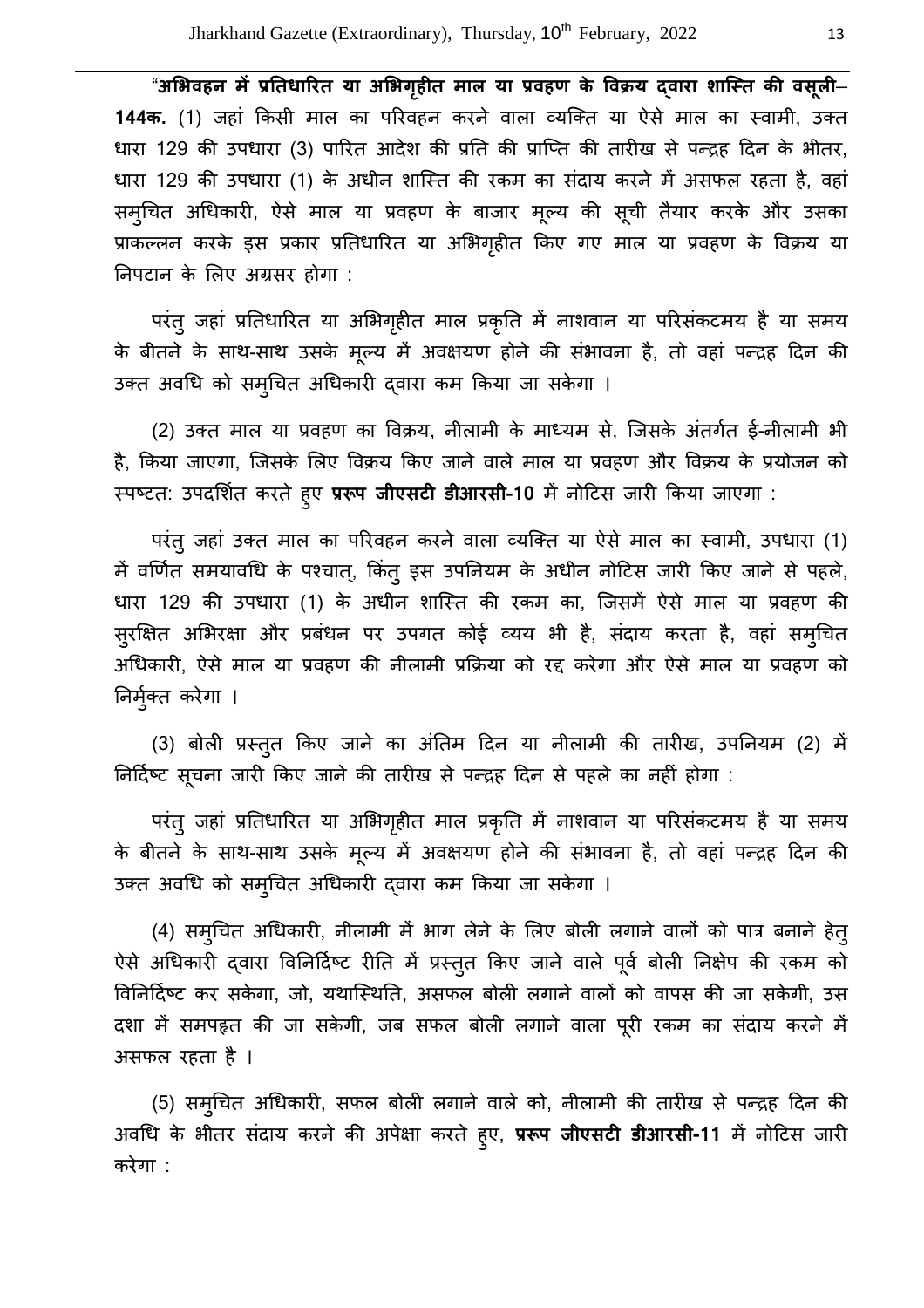14 Jharkhand Gazette (Extraordinary), Thursday, 10<sup>th</sup> February, 2022

परंतु जहां प्रतिधारित या अभिगृहीत माल प्रकृति में नाशवान या परिसंकटमय है या समय के बीतने के साथ-साथ उसके मूल्य में अवक्षयण होने की संभावना है, तो वहां पन्द्रह दिन की उक्त अवधि को समुचित अधिकारी दवारा कम किया जा सकेगा ।

(6) समुचित अधिकारी, बोली की पूर्ण रकम का संदाय किए जाने पर, उक्त माल या प्रवहण का स्वामित्व और कब्जा सफल बोली लगाने वाले को अंतरित करेगा और **प्ररूप जीएसटी डीआरसी-12** में प्रमाणपत्र जारी करेगा ।

(7) समुचित अधिकारी, वहां प्रक्रिया को रद्द करेगा और पुन: नीलामी के लिए अग्रसर होगा, जहां कोई बोली प्राप्त नहीं होती है या पर्याप्त सहभागिता की कमी के कारण या निम्न बोलियों के कारण नीलामी को अप्रतिस्पर्धात्मक समझा जाता है ।

(8) जहां किसी व्यक्ति दवारा धारा 107 की उपधारा (6) के साथ पठित उपधारा (1) के उपबंधों के अधीन अपील फाइल की गई है, वहां इस नियम के अधीन अभिवहन में प्रतिधारित या अभिगृहीत माल या प्रवहण के विक्रय दवारा शास्ति की वसूली के लिए कार्यवाहियों पर रोक लगाई गई समझी जाएगी :

परंतु यह उपनियम नाशवान या परिसंकटमय प्रकृति के माल के संबंध में लागू नहीं होगा ।"

(vi) नियम 154 के स्थान पर निम्नलिखित नियम 1 जनवरी, 2022 से रखे जाएंगे, अर्थात् :-

**"माल या प्रवहण और चल या अचल संपत्ति के विक्रय की प्रक्रियाओं का निपटान.- 154**.(1) व्यतिक्रमी से शोध्यों की वसूली के लिए या धारा 129 की उपधारा (3) के अधीन संदेय शास्ति की वसूली के लिए माल या प्रवहण चल या अचल संपत्ति के विक्रय से इस प्रकार वसूल की गई रकम,-

- (क) पहले, वसूली प्रक्रिया की प्रशासनिक लागत के प्रति विनियोजित की जाएगी ;
- (ख) इसके बाद यथास्थिति धारा 129 की उपधारा (3) के अधीन वसूल की जाने वाली रकम या उसके अधीन संदेय शास्ति के संदाय के प्रति विनियोजित की जाएगी ;
- (ग) इसके बाद इस अधिनियम या एकीकृत माल और सेवा कर अधिनियम, 2017 या संघ राज्यक्षेत्र माल और सेवा कर अधिनियम, 2017 या किसी राज्य माल और सेवा कर अधिनियम, 2017 के अधीन या तद्धीन बनाए गए नियमों के अधीन व्यक्तिक्रमी से शोध्य किसी रकम के प्रति विनियोजित की जाएगी ; और
- (घ) अतिशेष, यदि कोई हो, यथास्थिति, माल या प्रवहण के स्वामी के इलेक्ट्रानिक नकद खाते में जमा किया जाएगा, यदि व्यक्ति इस अधिनियम के अधीन रजिस्ट्रीकृत है और जहां उक्त व्यक्ति की इस अधिनियम के अधीन रजिस्ट्रीकृत किया जाना अपेक्षित नहीं है वहां उक्त रकम संबंधित व्यक्ति के बैंक खाते में जमा की जाएगी :

(2) उप-नियम (1) के खंड (घ) के अनुसार, जहां ऐसे माल या प्रवहण के विक्रय की तारीख से छह मास की अवधि या ऐसी अतिरिक्त अवधि के भीतर जो समुचित अधिकारी अनुज्ञात करे,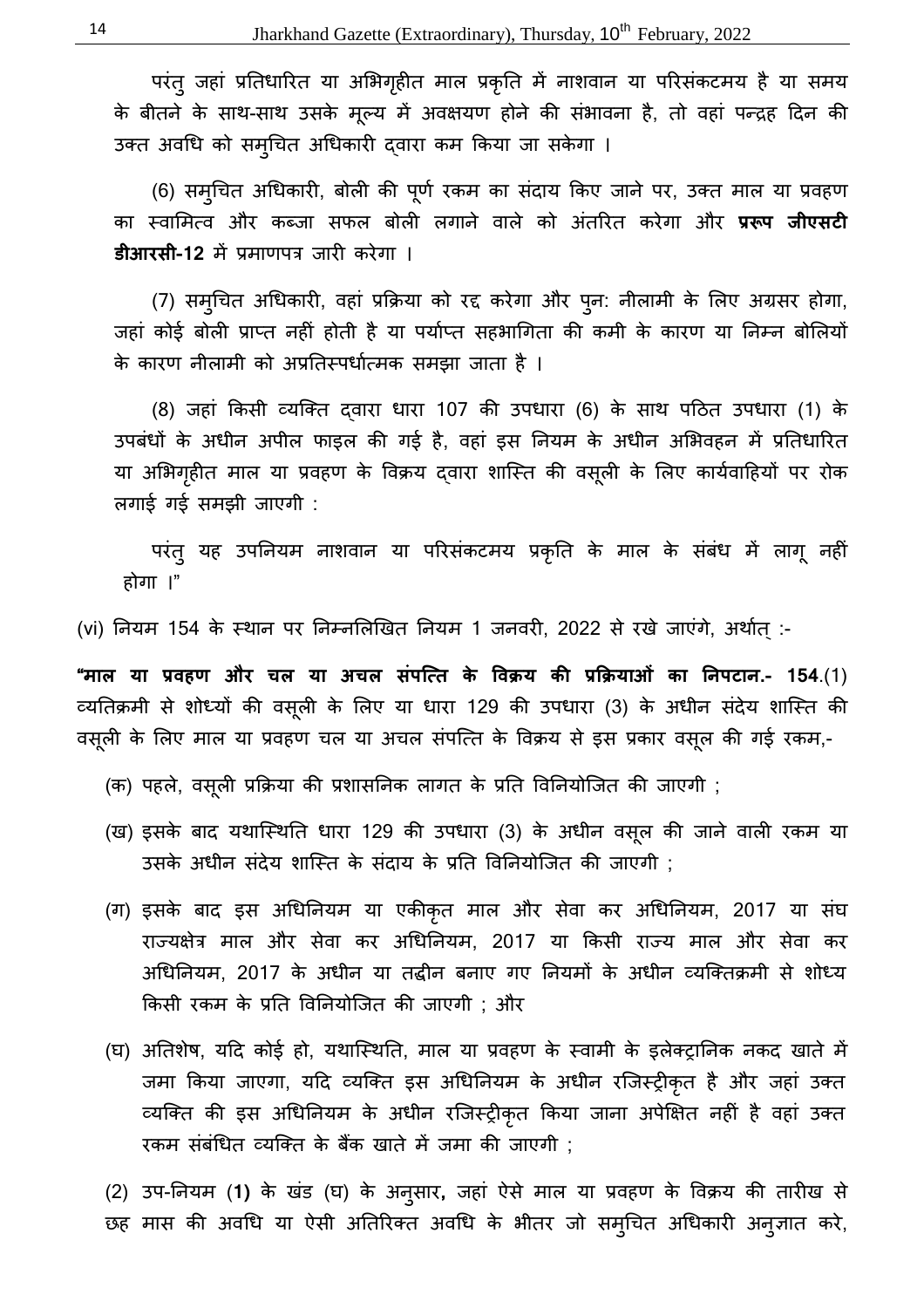संबंधित व्यक्ति को विक्रय आगमो का अतिशेष का संदाय करना संभव नहीं है वहां विक्रय आगमों का ऐसा अतिशेष निधि में जमा किया जाएगा ।

- (vii) 1 जनवरी, 2022 से नियम, 159 में-
	- (क) उपनियम (2) में,-
		- (अ) "कुर्की के आदेश की प्रति" शब्दों के पश्चात्, "प्ररूप जीएसटीडीआरसी-22 में" शब्द, अक्षर और अंक अंत:स्थापित किए जाएंगे:
		- (आ) "जो केवल आयुक्त के इस निमित्त लिखित अनुदेशों पर ही हटाया जाएगा ।" शब्दों के पश्चात "और ऐसे आदेश की एक प्रति उस व्यक्ति को भी भेजी जाएगी जिसकी संपत्ति धारा 83 के अधीन कुर्क की गई है ।" शब्द और अंक अंत:स्थापित किए जाएंगे ;
	- (ख) उपनियम (3) में-
		- (अ) "और यदि कराधेय व्यक्ति" शब्दों के स्थान पर "और यदि व्यक्ति जिसकी संपत्ति कुर्क की गई है" शब्द रखे जाएंगे ;
		- (आ) "कराधेय व्यक्ति" शब्दों के स्थान पर "ऐसे व्यक्ति" शब्द रखे जाएंगे ;
	- (ग) उपनियम (4) में दो स्थानों पर आने वाले "कराधेय व्यक्ति" शब्दों के स्थानों पर "ऐसे Q यि' त" शW द रखे जाएंगे ;
	- (घ) उपनियम (5) में "कुर्की के सात दिवसों के भीतर उपनियम (1) के अधीन इस प्रभाव की एक आपत्ति फाइल कर सकेगा" शब्दों, कोष्ठकों और अंकों के स्थान पर "प्ररूप जीएसटीडीआरसी-22क में एक आपत्ति फाइल कर सकेगा" शब्द, अक्षर और अंक रखे जाएंगे ;

(viii) "प्ररूप जीएसटीडीआरसी-10" के स्थान पर 1 जनवरी, 2022 से निम्नलिखित प्ररूप रखे जाएंगे, अर्थात् :-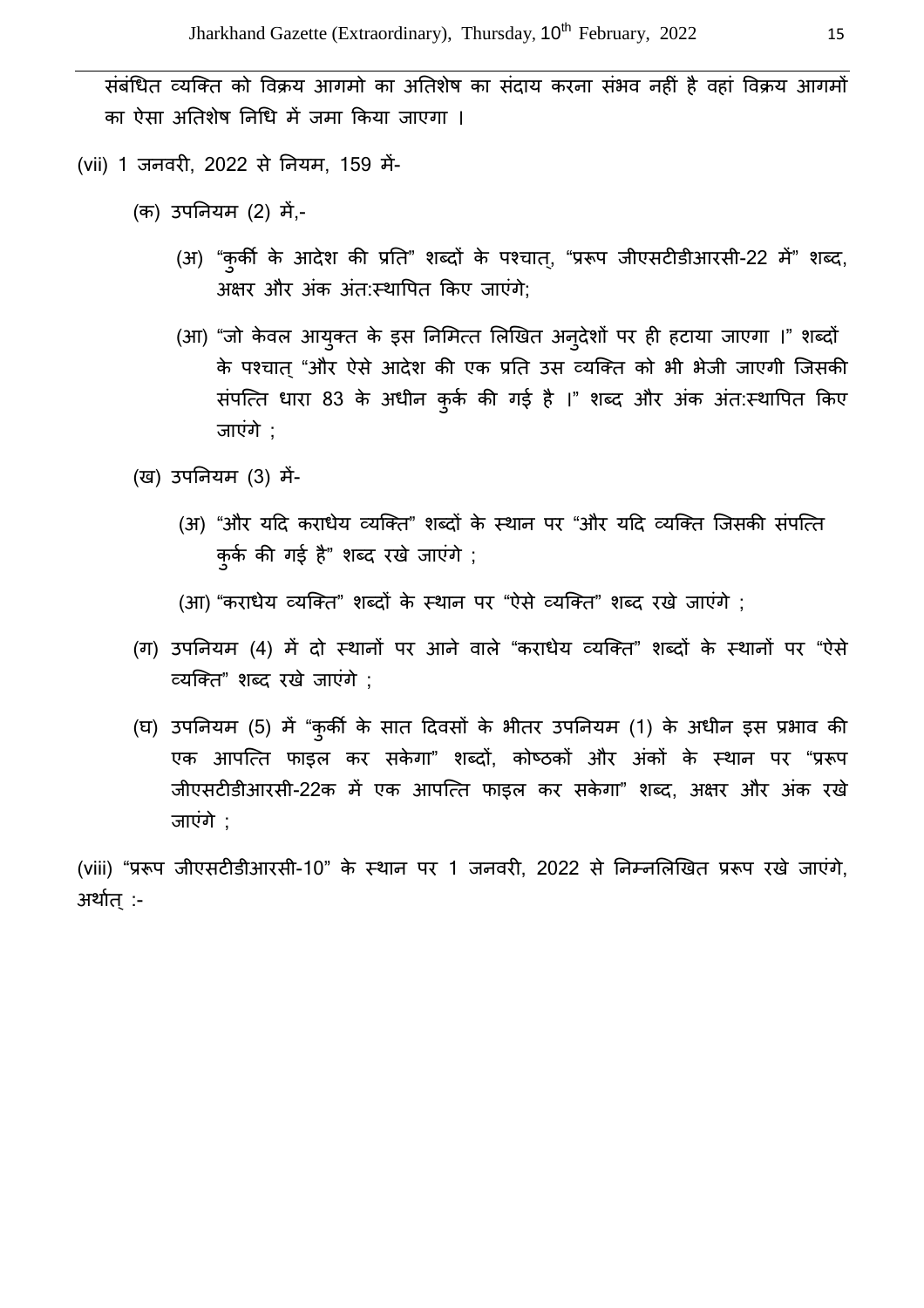"प्ररूप जीएसटी डीआरसी - 10

[नयम 144 (2) और 144क दे5खएं]

अधिनियम की धारा 79(1) (ख) या धारा 129(6) के अधीन निलामी के लिए नोटी**स** 

मांग आदेश सं. तारीख: तारीख:

अवध :

मेरे दवारा आदेश.......रुपए और उस पर ब्याज पर की वसूली के लिए तथा धारा 79के उपबंधों के अनुसार वसूली प्रक्रिया पर उपगत अनुजेय व्यय के लिए नीचे अनुसूची में विनिर्दिष्ट किए गए कुर्क या करस्थम माल के विक्रय के लिए किया गया है ।

या

धारा 129 के अधीन प्रतिधारित या अभिग्रहीत माल या प्रवहण धारा 129 की उपधारा (3) के अधीन संदेय......रुपए की शास्ति की वसूली तथा ऐसे माल या स्प्रवहण की सुरक्षित अभिरक्षा में उपगत व्यय तथा अन्य प्रशासनिक व्यय के लिए धारा 129 की उपधारा (6) के उपबंधों के अनुसार विक्रय या निपटान के लिए दायी है ।

विक्रय सार्वजनिक निलामी दवारा होगा और माल तथा/या प्रवहण अनुसूची में विनिर्दिष्ट लाटों में विक्रय के लिए रखा जाएगा । विक्रय व्यतिक्रमी का अधिकार हक और हित होगा । और उक्त संपत्तियों से संलग्न दायित्व और दावे, जहां तक उन्हें अभिनिश्चित किया गया है वो संपत्तियां है जिन्हें प्रत्येक लाट के सामने अनुसूची में विनिर्दिष्ट किया गया है ।

निलामी तारीख......... को............बजे की जाएगी ।

प्रत्येक लॉट का मुल्य, विक्रय के समय या उचित अधिकारी/विनिर्दिष्ट अधिकारी के निदेशानुसार संदत्त किया जाएगा और भुगतान के व्यतिक्रम में माल और/या प्रवहण, निलामी और पुन: विक्रित के लिए पुन: रखा जाएगा ।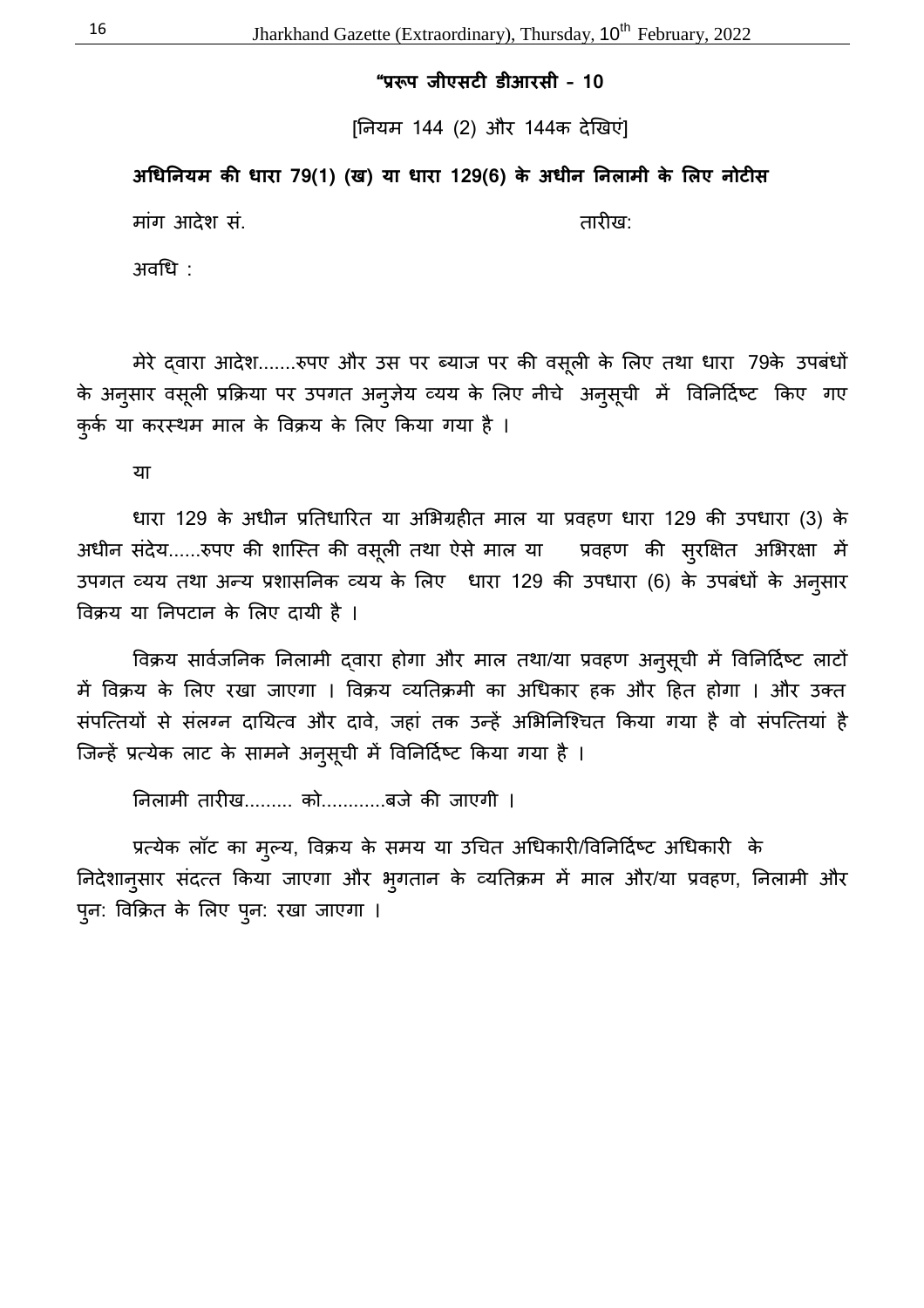|   | ۰. |  |
|---|----|--|
| ٠ |    |  |
|   |    |  |
|   |    |  |

| क्रम संख्या | माल या प्रवहण का विवरण | परिमाण |
|-------------|------------------------|--------|
|             |                        | 3      |
|             |                        |        |

स्थान: स्थान: इस्ताक्षर कर

तारAख: नाम:

पदनाम:" ;

(ix) 1 जनवरी, 2022 से **प्ररूप जीएसटी डीआरसी-11** में-

(क) "नियम 144 (5) और 147 (12) देखिएं" शब्दों, अंकों, अक्षरों और कोष्ठकों के स्थान पर "नियम 144 (5), 144क और 147 (12) देखिएं" शब्द, अक्षर, अंक और कोष्ठक रखे जाएंगे :

(ख) "माल" शब्द के स्थान पर "माल और प्रवहण" शब्द रखे जाएंगे ;

(x) 1 जनवरी, 2022 से प्ररूप **जीएसटी डीआरसी-12** में-

(क) "नियम 144 (5) और 147 (12) देखिएं" शब्दों, अंकों, कोष्ठकों और अक्षरों के स्थान पर "नियम 144 (5), 144क और 147 (12) देखिएं" शब्द, अक्षर, अंक और कोe ठक रखे जाएंगे ;

(ख) "माल" शब्दों के स्थान जहां कही भी आते हैं "माल या प्रवहण" शब्द रखे जाएंगे ;

(ग) "धारा 79 (1) (ख)/(घ) के उपबंधों" शब्दों, अंकों, कोष्ठकों और अक्षरों के पश्चात "या धारा 129 (6)" शब्द, अंक और कोष्ठक अंत:स्थापित किए जाएंगे ;

(xi) "**प्ररूप जीएसटीडीआरसी-22**" के स्थान पर 1 जनवरी, 2022 से निम्नलिखित प्ररूप रखे जाएंगे, अर्थात :-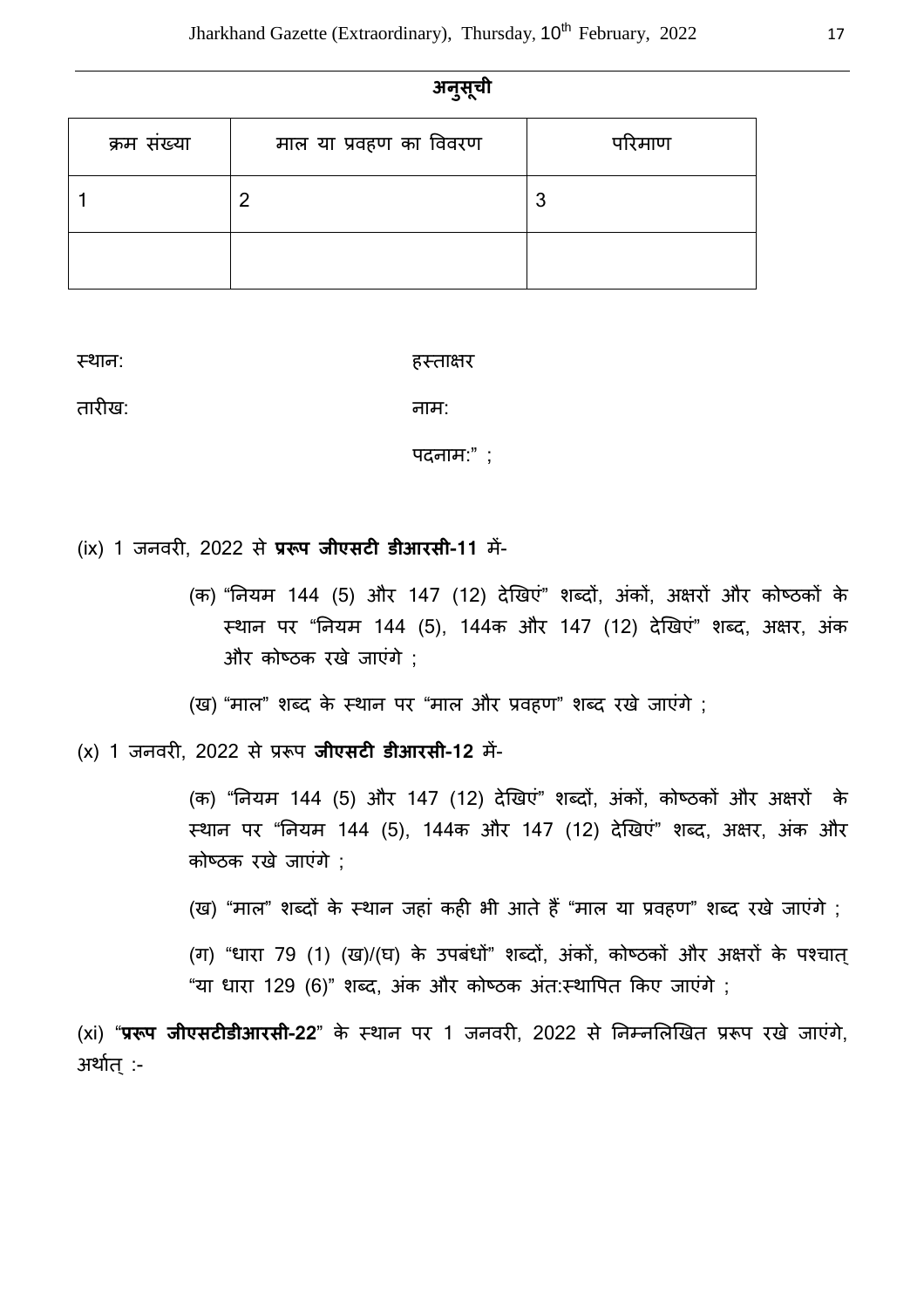### प्ररूप जीएसटी डीआरसी-22

[नयम 159 (1) दे5खए]

संदर्भ संख्या.:

तारीख:

सेवा में

नाम.................

पता..................

(बैंक/डाक घर/वित्तीय संस्था/स्थावर संपत्ति रजिस्ट्रीकृत करने वाला प्राधिकारी/क्षेत्रीय परिवहन प्राधिकरण/अन्य सूसंगत प्राधिकारी)

#### **धारा 83 के अधीन संपत्ति की अनंतिम कुर्की**

यह सूचित किया जाता है कि श्री/सुश्री.........................(नाम) जिनका ...................(पता) पर कारबार का मुख्य स्थान है जिसकी रजिस्ट्रीकरण संख्या..................(जीएसटीआईएन/आईडी), पैन रजिस्ट्रीकृत कराधेय है ।

#### या

यह सूचित किया जाता है कि श्री...........................(नाम) निवासी.............................(पता) जिनकी पैन संख्या.............और/या आधार संख्या..........................है, धारा 122 की उप-धारा (1क) के अधीन विनिर्दिष्ट व्यक्ति है।

उक्त अधिनियम की धारा...................के अधीन उक्त व्यक्ति पर शोध्य कर या किसी अन्य रकम को अवधारित करने के लिए पूर्वोक्त व्यक्ति के विरूद्ध कार्यवाहियां आरंभ की गई हैं । विभाग के पास उपलब्ध सूचना के अनुसार, मेरी जानकारी में यह आया है कि उक्त व्यक्ति का -

<<बचत/चालू/एफडी/आरडी/निक्षेप खाता आपके बैंक/डाक घर/वित्तीय संस्था में है जिसका <<खाता संgया>>.................. है ।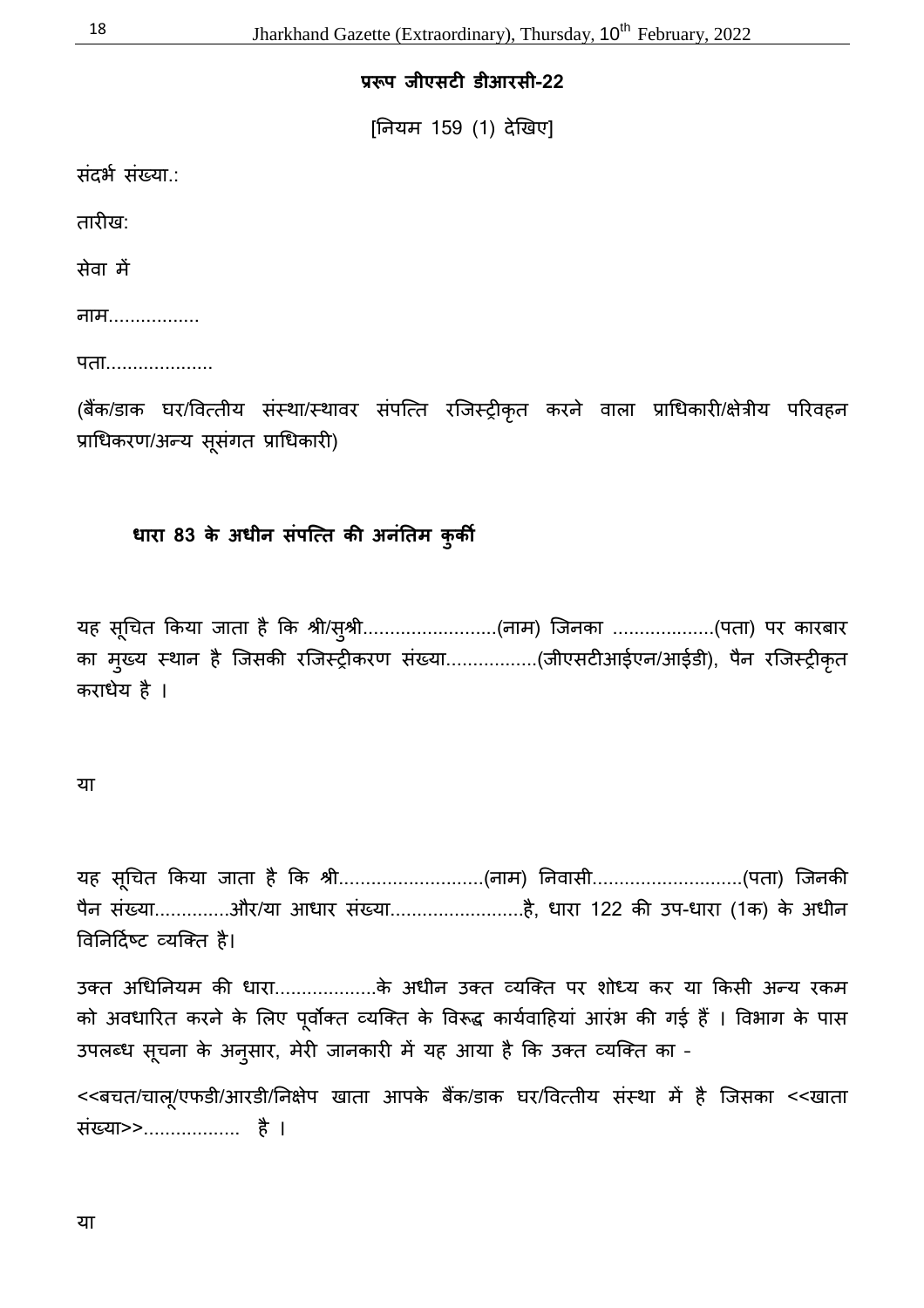......................पर अवस्थित संपत्ति की संपत्ति पहचान संख्या और अवस्थिति>>।

या

यान संख्या................ <<वर्णन>>

या

31न्य (कृपया विनिर्दिष्ट करे)............................<< (वर्णन) >>

राजस्व के हितों को संरक्षित करने के लिए तथा अधिनियम की धारा 83 के अधीन प्रदत्त शक्तियों का प्रयोग करते हुए, मैं...........................(नाम), ..........................(पदनाम) पूर्वोक्त खाता/संपत्ति को अनंतिम रूप से कुर्क करता हूं ।

इस विभाग की पूर्व अनुज्ञा के बिना इसी पैन संख्या पर पूर्वोक्त व्यक्ति द्वारा प्रचालित उक्त खाते या किसी अन्य खाते से कोई भी विकलन अनुज्ञात नहीं किया जाएगा ।

**या** 

ऊपर वर्णित संपत्ति इस विभाग की पूर्व अनुज्ञा के बिना निपटान हेतू अनुज्ञात नहीं की जाएगी ।

हस्ताक्षर

नाम

पदनाम

प्रति (व्यक्ति का नाम)" ;

- (xii) प्ररूप जीएसटी डीआरसी-23 में 1 जनवरी, 2022 से, -
	- (क)"/स्थावर संपत्ति रजिस्ट्रीकरण प्राधिकारी", शब्दों के पश्चात् निम्नलिखित अंत:स्थापित किया जाएगा, अर्थात् :-

"/क्षेत्रीय परिवहन प्राधिकरण/अन्य सूसंगत प्राधिकारी" ;

(ख) दोनों स्थानों पर आने वाले, "व्यतिक्रमी व्यक्ति के विरूद्ध लंबित कार्यवाहियां जो" शब्दों के स्थान पर, "अपेक्षित", शब्द रखा जाएगा ;

(xiii) प्ररूप एपीएल-01 में, प्रविष्टि संख्या 15 में, खंड (क) के अधीन सारणी के स्थान पर, 1 जनवरी, 2022 से, निम्नलिखित सारणी रखी जाएगी, अर्थात :-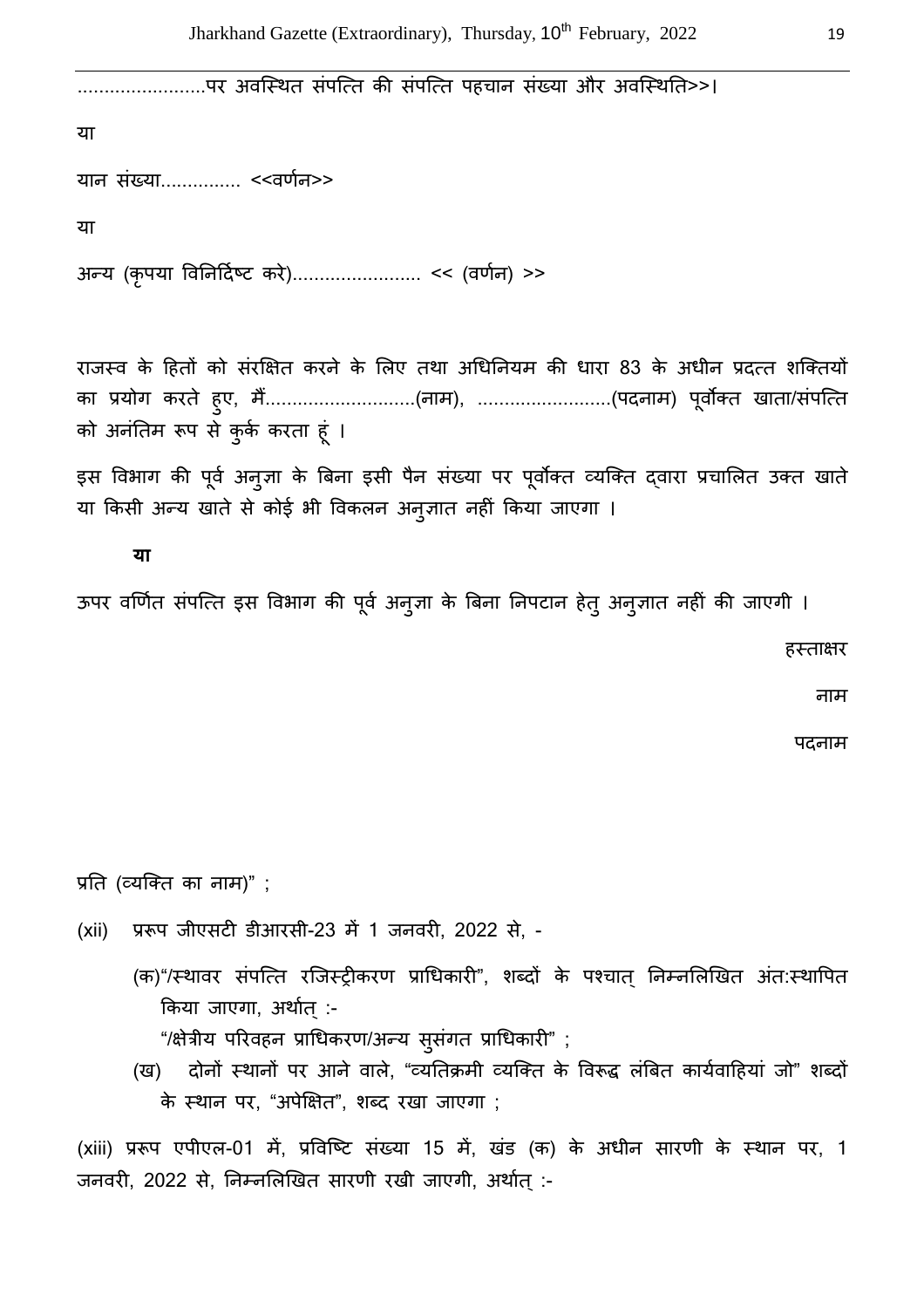| "विशिष्टियां         |         | केन्द्रीय | राज्य/संघ    | एकीकृत | उपकर |                |              |
|----------------------|---------|-----------|--------------|--------|------|----------------|--------------|
|                      |         |           | राज्यक्षेत्र |        |      | कुल रकम        |              |
|                      |         | कर        |              | कर     |      |                |              |
|                      |         |           | कर           |        |      |                |              |
| (क)अनुज्ञात          | कर/उपकर |           |              |        |      | < योग>         | योग<br>$\,<$ |
| रकम                  |         |           |              |        |      |                | $\geq$       |
|                      |         |           |              |        |      |                |              |
|                      | ब्याज   |           |              |        |      | योग<br>$\,<$   |              |
|                      |         |           |              |        |      | $\,$           |              |
|                      |         |           |              |        |      |                |              |
|                      | शास्ति  |           |              |        |      | योग<br>$\prec$ |              |
|                      |         |           |              |        |      | $\geq$         |              |
|                      | फीस     |           |              |        |      | योग<br>$\prec$ |              |
|                      |         |           |              |        |      | $\,$           |              |
|                      |         |           |              |        |      |                |              |
|                      | अन्य    |           |              |        |      | योग<br>$\,<$   |              |
|                      | प्रभार  |           |              |        |      | $\geq$         |              |
| (ख)पूर्व जमा कर/उपकर |         |           |              |        |      | योग<br>$\,<$   |              |
| (सीजीएसटी            |         |           |              |        |      | $\geq$         |              |
| $\bullet$            |         |           |              |        |      |                |              |
| एसजीएसटी             |         |           |              |        |      |                |              |
| या उपकर              |         |           |              |        |      |                |              |
| के संबंध में         |         |           |              |        |      |                |              |
| विवादित              |         |           |              |        |      |                |              |
| कर/उपकर              |         |           |              |        |      |                |              |
| का 10 %              |         |           |              |        |      |                |              |
|                      |         |           |              |        |      |                |              |
| किन्तु 25            |         |           |              |        |      |                |              |
| करोड़ रुपए           |         |           |              |        |      |                |              |
| प्रत्येक से          |         |           |              |        |      |                |              |
| अधिक                 |         |           |              |        |      |                |              |
| नहीं, या             |         |           |              |        |      |                |              |
| आईजीएस               |         |           |              |        |      |                |              |
| टी के संबंध          |         |           |              |        |      |                |              |
| में 50               |         |           |              |        |      |                |              |
| करोड़ रुपए           |         |           |              |        |      |                |              |
| से अधिक              |         |           |              |        |      |                |              |
| नहीं और              |         |           |              |        |      |                |              |
| उपकर के              |         |           |              |        |      |                |              |
| संबंध<br>में         |         |           |              |        |      |                |              |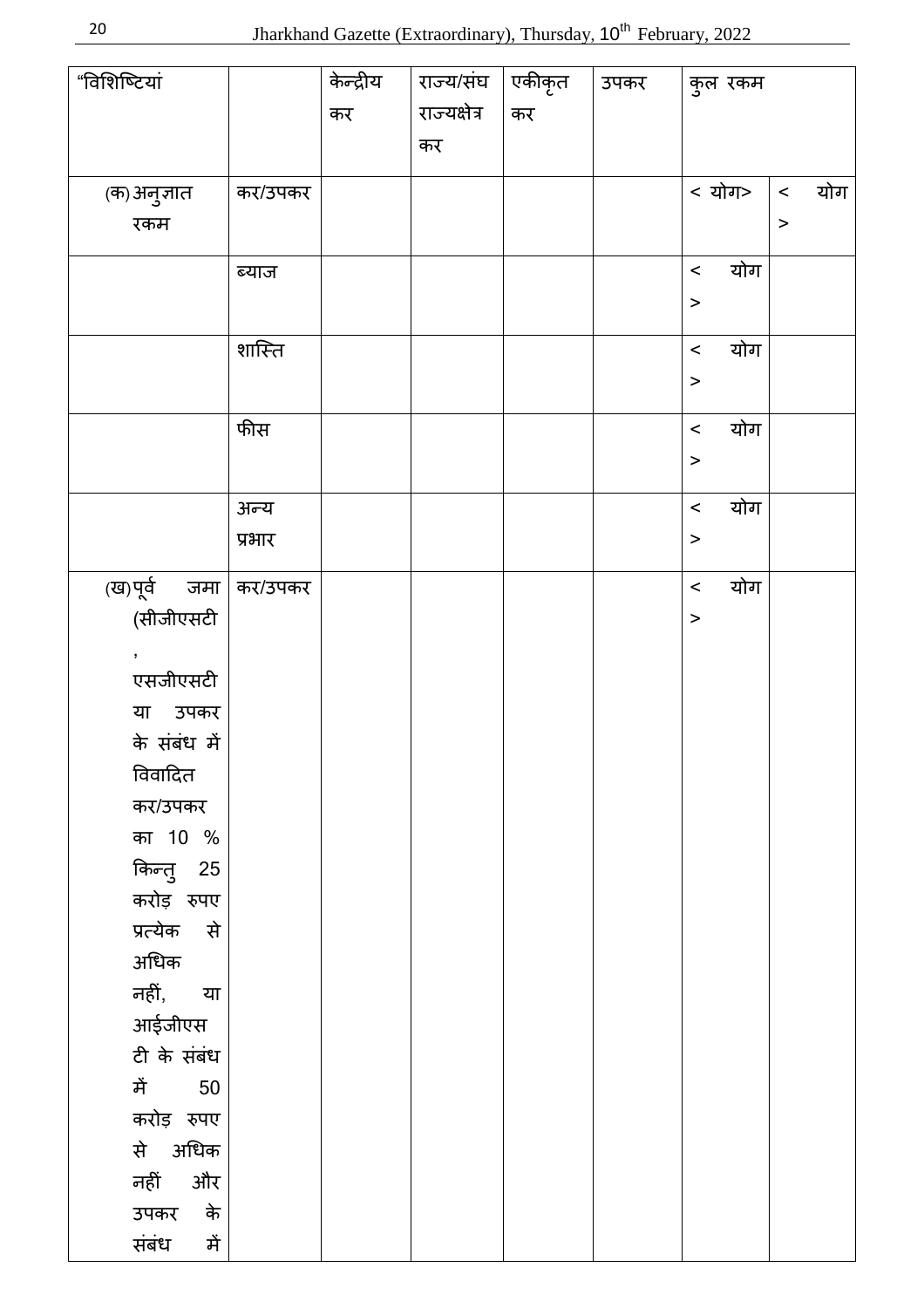| 25<br>करोड़                                |  |  |                |  |
|--------------------------------------------|--|--|----------------|--|
| रुपए                                       |  |  |                |  |
|                                            |  |  |                |  |
|                                            |  |  | योग<br>$\,<\,$ |  |
| (ग) धारा     129   शास्ति ।<br>की   उपधारा |  |  | >              |  |
| के<br>(3)                                  |  |  |                |  |
| में                                        |  |  |                |  |
| मामले<br>पूर्व जमा                         |  |  |                |  |

(xiv) प्ररूप जीएसटी डीआरसी-22 के पश्चात्, निम्नलिखित प्ररूप 1 जनवरी, 2022 से अंत:स्थापित किया जाएगा, अर्थात् :-

#### "**\*,प जीएसट# डीआरसी-22ए**"

[नयम 159 (5) देखे]

तारीख $\cdot$ 

संदर्भ संख्या

प्ररूप जीएसटी डीआरसी-22 में आदेश की एआरएन संख्या

सेवा में.

प्रधान आयुक्त/आयुक्त

..........................(अधका/रता)

#### संपत्ति की अनंतिम कुकी के विरूद्ध आक्षेप फाइल करने के लिए आवेदन

एआरएन संgया....................... वारा अधनयम क धारा 83 के उपबंध( के अधीन न4न1ल5खत संपत्ति की अनंतिम कुर्की के लिए प्ररूप जीएसटी डीआरसी-22 में आदेश जारी किया गया है ।

| संदर्भ पहचान संख्या               |                                        |
|-----------------------------------|----------------------------------------|
| अनंतिम रूप से कुर्क की गई संपत्ति | संपत्ति पहचान संख्या और अवस्थिति       |
| अनंतिम रूप से कुर्क खाता          | बचत/चालू/एफडी/आरडी/निक्षेप खाता संख्या |
| अनंतिम रूप से कुर्क यान           | यान के ब्यौरे                          |
| कोई अन्य संपत्ति                  | ब्यौरे                                 |